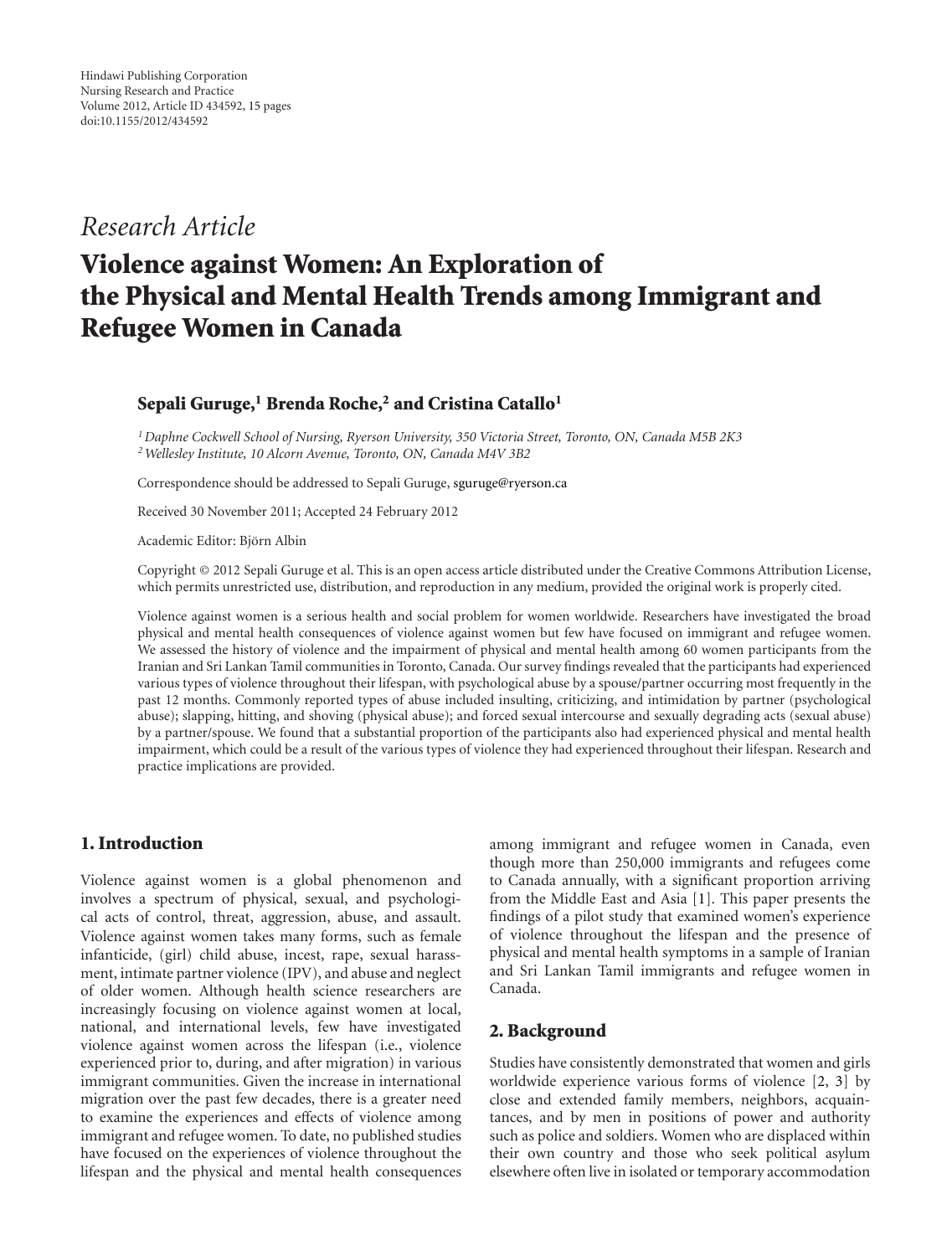or institutional settings and may be particularly vulnerable to such violence, with few safe options [4]. Women who leave an abusive spouse may face additional social and legal consequences if they reveal their experiences or seek help, such as exclusion from their community or problems related to immigration and legal status [5].

Prevalence research about violence against women, on national and international levels, generally involves methodological challenges. Definitional issues are one problem: what constitutes violence in one setting may not be interpreted as such in another. Beliefs about gender roles and norms, and structural dimensions that may support violence against women (such as patriarchal systems and unequal power relations) vary cross-culturally. These inconsistencies may lead to underreporting of violence in some settings. Moreover, barriers to reporting (e.g., taboo, stigma) may significantly impede accurate collection of epidemiological data.

Nonetheless, previous research [6, 7] has demonstrated a pervasive trend of violence against women, both crossculturally and cross-nationally. Violence against women has many physical and mental health consequences that can last long after the violence has ended, resulting in serious public health implications [6–9]. Physical health consequences may include injuries, chronic pain, fibromyalgia, headaches, gastrointestinal disorders, and sexually transmitted diseases [8, 10]. Psychological health consequences may include depression, anxiety, trauma symptoms and extreme stress reactions such as nightmares and sleep disorders, and suicidal ideation [11–13]. During the last few decades, many studies (e.g., [14–21]) have investigated the immediate and long-term health consequences of violence against women and girls, but few have focused on the experiences of violence against immigrant and refugee women and the related health consequences. The studies that do focus on these experiences generally examine premigration violence, postmigration violence, or violence encountered during border-crossing in isolation, rather than all three contexts in one study.

Women comprise approximately half of all international migrants [22]. Similar patterns are observed in Canada: approximately half of all asylum-seekers, refugees, and immigrants to Canada are women [1]. Researchers have recently begun to focus more on health issues such as mental health and trauma especially among refugees and asylumseekers [23–25]. Premigration conflict and forced migration can result in various physical, mental, economic, and social consequences. Some of these are related to routine difficulties associated with poverty and deprivation, while others are related to more extreme problems such as war-related injuries, torture, and sexual violence [26, 27]. Immigrants may face a less chaotic journey as they travel to and settle in a new country, but they may also have left their home country because of political, social, and economic difficulties, which can have physical and mental health consequences.

Migration to a new country can contribute to an increased risk of intimate partner violence, which is one form of violence against women [28]. Emerging evidence suggests that the complex processes involved in migration and (re)settlement, which may include shifts in power

dynamics, may leave women especially vulnerable to partner violence [29, 30]. In the postmigration and (re)settlement context, the unanticipated social and economic barriers such as social isolation and un/underemployment encountered by women and their spouses contribute to stress, family conflict, and partner violence [30]. These barriers continue to affect couples even after the initial (re)settlement period [31].

Despite the substantial contribution of health science research to the field of violence and health, there are considerable gaps in our knowledge. For example, there is a significant gap in health science research on violence against immigrant and refugee women, particularly their exposure to different forms of violence across their lifespan, and the resulting physical and mental health problems. As noted earlier, most previous studies of violence against immigrant and/or refugee women have focused exclusively on the postmigration context or the premigration context. Together, information about violence before, during, and after migration can provide important insights to guide intervention efforts for immigrant and refugee women [32].

#### **3. Study Purpose**

The goal of our pilot study was to describe the trends in violence throughout the lifespans of women who came to Canada as immigrants or refugees and the resulting physical and mental health symptom patterns. We examined the topic in the Iranian and Sri Lankan Tamil communities in Toronto.

#### **4. Communities of Focus**

*4.1. Migration History of the Iranian Community in Toronto.* Iranians are one of the fast-growing and relatively new communities in Canada. Census records indicate a growth rate of 147% from 1996 to 2006 for this population [33]. The first real wave of Iranian immigrants to Canada arrived in the 1970s, when the number of immigrants increased from 100 to 600 per year by 1978 [34]. Following the Iranian Islamic revolution in 1978, the rate increased to several thousand per year, which continued throughout the Iran/Iraq war and into the 1990s [35]. Over the period of 1978–1990, the majority came to Canada for political reasons. In the period after 1990, most came to Canada for economic reasons [35]. Beyond Canada, annually, more than 100,000 educated Iranian professionals have also immigrated to Australia, United Arab Emirates, and Eastern Europe [36]. In Canada, Toronto has the largest concentration of Iranians [33].

*4.2. Migration History of the Sri Lankan Tamil Community in Toronto.* As a result of the civil war that ravaged Sri Lanka for 25 years, since 1983, almost 60,000 civilians have died, thousands of people have disappeared, and almost one million people have been internally displaced [37]. Many others have sought refugee status in countries like India, Norway, Germany, the UK, the USA, and Canada [38, 39]. Canada is the home to the largest Sri Lankan Tamil community outside Sri Lanka. The majority of the Tamils who came to Canada have settled in major cities. In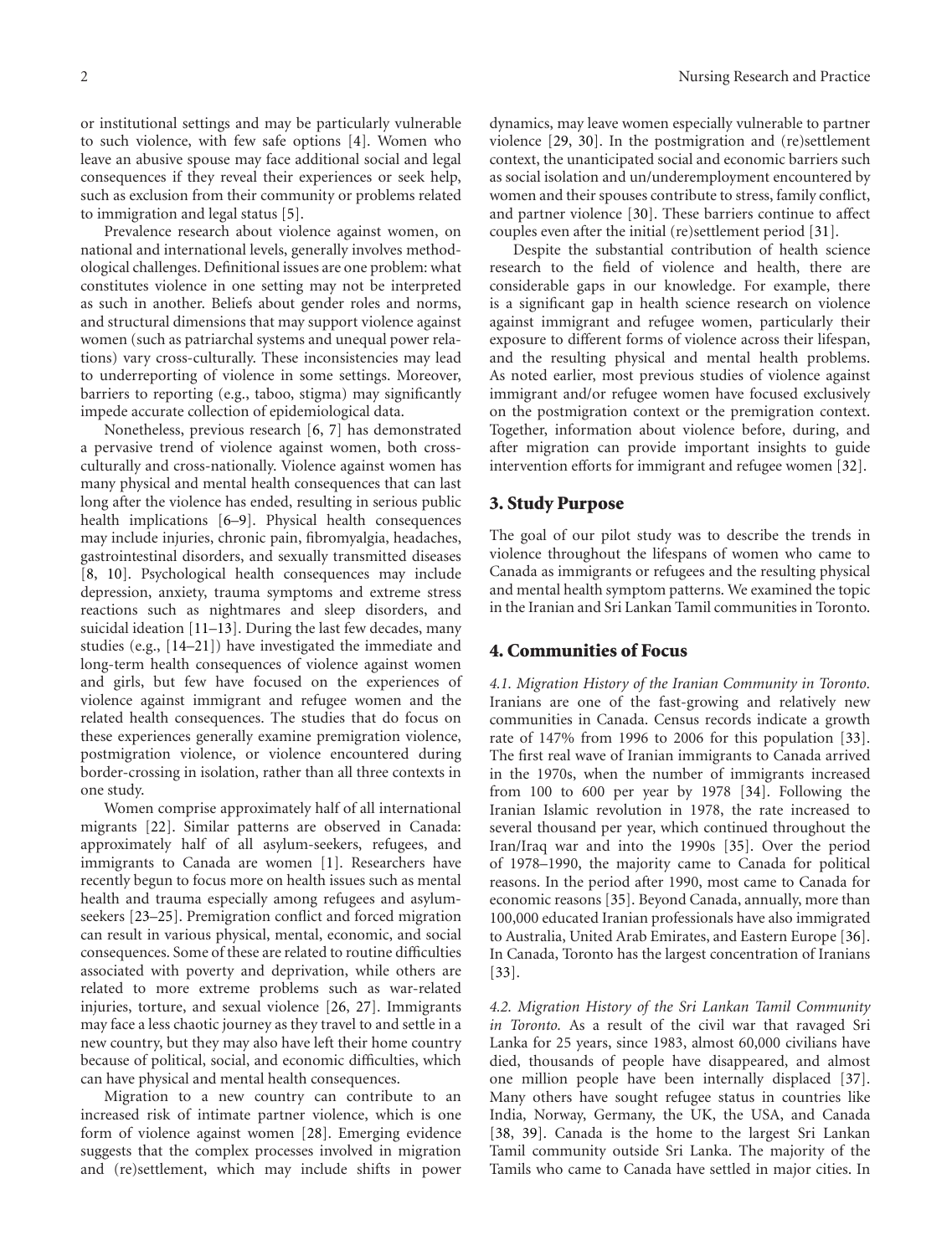Toronto, the Sri Lankan Tamil community is estimated at more than 300,000, of which the majority arrived within the past 25 years. Before that, the number of Tamils in Toronto would have been in the low hundreds, and for the most part they would have been well-educated, professional, middleand upper-class Tamils [40]. Post-1983 Tamil immigrants to Canada have come from a broad cross section of the Tamil population in Sri Lanka [37].

#### **5. Methods**

*5.1. Design.* This pilot study involved a cross-sectional survey of immigrant and refugee women from the Iranian and Sri Lankan Tamil communities in Toronto, Canada. It was based on an European study of women refugees and asylumseekers in three countries: Scotland, Belgium, and Italy [41]. Researchers from the London School of Hygiene and Tropical Medicine, working with the Scottish Refugee Council and service providers working with refugees in Belgium and Italy, developed the survey for use in assessing women's experience of violence, physical and mental health, and the asylum process [42]. We used the survey to investigate women's experiences of violence throughout the migration process, and the presence of physical and mental health impairments in a Canadian sample. The physical health symptomatology sub scale was adapted from previous scales investigating physical health sequelae of violence amongst women who had experienced forced migration and/or human trafficking. The survey's mental health symptomatology subscale was derived from subscales of the Brief Symptom Inventory (BSI) [43] and the Harvard Trauma Questionnaire (HTQ) (Harvard Program in Refugee Health http://hprt-cambridge.org/). While the survey utilizes other instruments that have undergone psychometric assessment, and its current form has been screened by experts for face validity, further statistical assessments of its reliability and validity have not been performed.

*5.2. Setting, Sample, and Sampling.* A convenience sample of participants was recruited through key contacts within the Iranian and Sri Lankan communities. This strategy was useful in obtaining community-based samples that are not affiliated with clinical or social services settings. An advantage of this method lies in its ability to identify members of communities that may be hard to reach [44]. Inclusion criteria were that women had immigrated to Canada within the last 15 years from one of the two communities and were 18 years or older and living in the Greater Toronto Area at the time of the study. Because we were not aware of any studies to date exploring violence using a sample of Iranian and Sri Lankan women, we did not carry out a power analysis and sample size calculation. Instead, we used the general principles for sample size recommended for pilot studies, that is, 30 participants per group, for a total of 60 participants [45].

*5.3. Data Collection.* Under the supervision of the Principal Investigator (Guruge) and the Co-principal Investigator

(Roche), surveys were conducted by trained research assistants (RAs) who were immigrants themselves, had prior experience in immigration research, and were fluent in the languages spoken by participants. The RAs carried out surveys in each participant's own language and in places that were convenient for participants, and each survey took approximately 1.5 to 2 hours.

Before administering the survey, each participant read and signed a consent form written in her own language. The RAs informed each participant of her right to (a) refuse to participate in the study, (b) refuse to answer any specific questions, or request to switch to a different set of questions, or (c) to end the survey altogether at any time. An honorarium of \$30 was provided to each participant to cover the costs (travel, time, child/grandchild care) incurred by participation. Participants were offered a list of resources and services available in their first language and in English. The study was approved by the Ryerson University Research Ethics Board.

*5.4. Data Entry and Analysis.* Analyses were conducted using SPSS version 19. Data were entered by a trained RA, and a member of our research team (Catallo) conducted a review for accuracy. In keeping with our goal of elucidating the trends in violence and physical and mental health symptoms among our two sample groups, we carried out descriptive statistics. To test for possible relationships between violence and physical and mental health symptoms, we computed the total score for violence items and the total scores for the physical and mental health items, which were then analyzed for correlation (Pearson r). The mean and standard deviation for the total scores were also calculated.

#### **6. Results**

This section presents our findings in the following order: (1) demographics, (2) experiences of violence, (3) physical health, (4) mental health, and (5) relationship(s) between violence and physical and mental health.

*6.1. Demographics.* As can be seen in Table 1, the majority of women from Iran were aged 31–40 years. In contrast, the ages of Sri Lankan Tamil women were evenly distributed across age groups; overall, they were older than the Iranian group. Both groups included women who were educated, highly literate in their first language, and comfortable speaking in English. Almost 75% ( $n = 22$ ) of the Iranian sample had college/university and/or postgraduate education, and a similar percentage (i.e., 77%;  $n = 23$ ) had been employed in their country of origin. Half of the Tamil sample had college/university and/or postgraduate education. A smaller percentage (27%;  $n = 8$ ) of Sri Lankan Tamil women had been employed prior to migration. The latter rates may be explained by the education and employment disruption experienced by Tamils in the war-torn Sri Lanka. Given the lengthy civil war that ravaged the country, it is not surprising that  $60\%$  ( $n = 18$ ) of Sri Lankan Tamil women reported having stayed at a transit location such as a refugee camp or a detention center. In both groups,  $83\%$  ( $n = 23$ ) women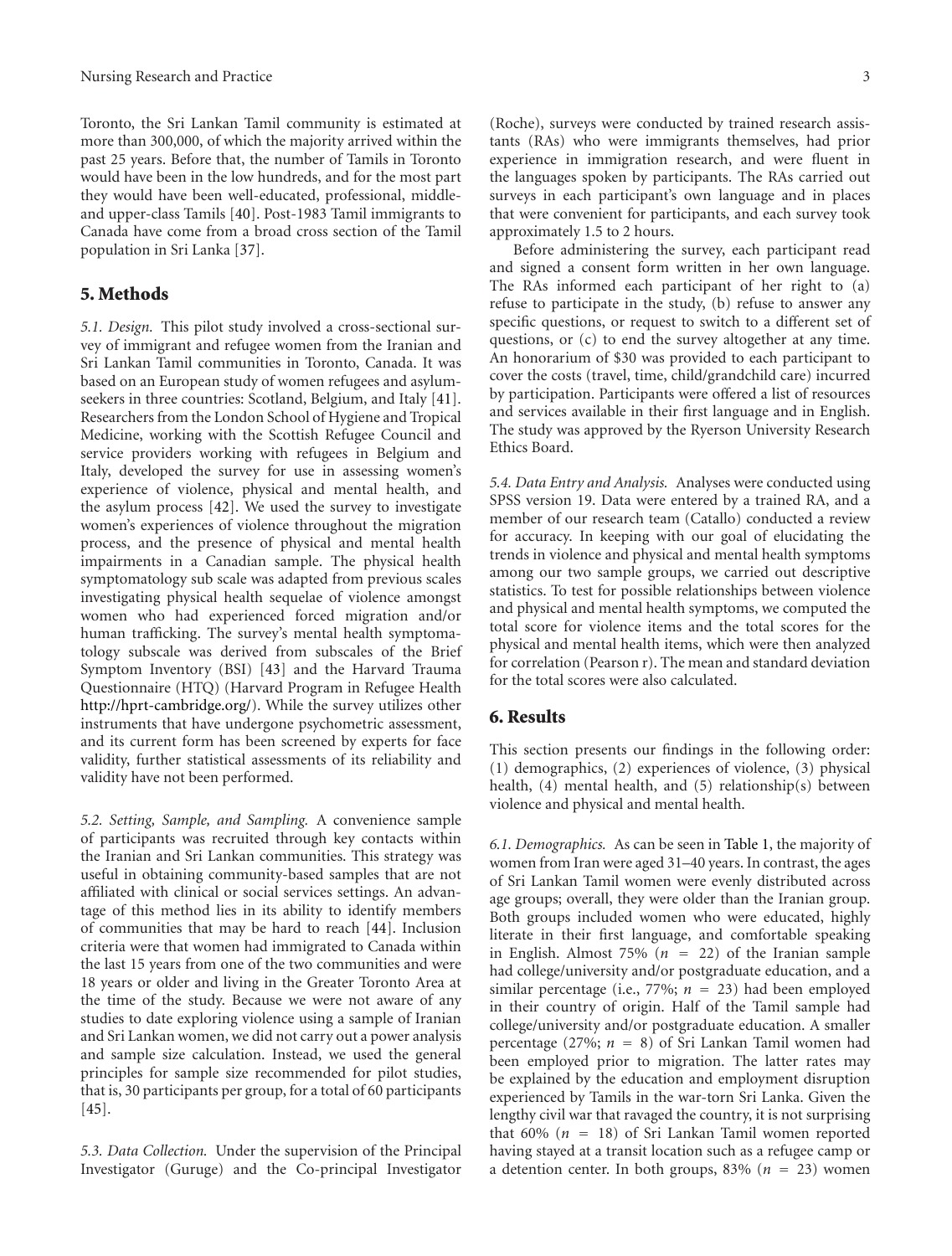| Demographic characteristics                                               | Iranian group $N = 30$<br>n(%) | Sri Lankan group $N = 30$<br>n(%) |
|---------------------------------------------------------------------------|--------------------------------|-----------------------------------|
| Age                                                                       |                                |                                   |
| $21 - 30$ years                                                           | 5(16.7)                        | 8(26.7)                           |
| $31 - 40$ years                                                           | 17(56.7)                       | 8(26.7)                           |
| $41 - 50$ years                                                           | 3(10.0)                        | 8(26.7)                           |
| >50 years                                                                 | 4(13.3)                        | 6(20.0)                           |
| Education                                                                 |                                |                                   |
| Elementary school                                                         | 1(3.33)                        | 1(3.33)                           |
| High school                                                               | 7(23.3)                        | 8(26.7)                           |
| College/university                                                        | 20(66.7)                       | 9(30.0)                           |
| Postgraduate                                                              | 2(6.67)                        | 6(20.0)                           |
| Ability to read and write in mother tongue                                |                                |                                   |
| Can read but not write                                                    | 1(3.33)                        | 1(3.33)                           |
| Can read and write                                                        | 29 (96.7)                      | 29 (96.7)                         |
| Ability to speak in English                                               |                                |                                   |
| None/poor                                                                 | 4(13.3)                        | 2(6.67)                           |
| Good                                                                      | 18(60.0)                       | 17(56.7)                          |
| Very good                                                                 | 8(26.7)                        | 7(23.3)                           |
| Excellent                                                                 | $\boldsymbol{0}$               | 4(13.3)                           |
| Past employment in home country                                           |                                |                                   |
| Yes                                                                       | 23 (76.7)                      | 8(26.7)                           |
| N <sub>o</sub>                                                            | 7(23.3)                        | 22(73.3)                          |
| Current marital status                                                    |                                |                                   |
| Never married                                                             | 2(6.67)                        | 1(3.33)                           |
| Married                                                                   | 25(83.3)                       | 25(83.3)                          |
| Divorced/separated                                                        | 2(6.67)                        | $\boldsymbol{0}$                  |
| Widowed                                                                   | 1(3.33)                        | 3(10.0)                           |
| Location of current husband/partner                                       |                                |                                   |
| Living together in new country                                            | 22 (73.3)                      | 25(83.3)                          |
| Living apart in new country                                               | $\boldsymbol{0}$               | 1(3.33)                           |
| Living in another country                                                 | 3(10.0)                        | $\boldsymbol{0}$                  |
| No response                                                               | 5(16.7)                        | 4(13.3)                           |
| Transit location after leaving home country                               |                                |                                   |
| No transit location                                                       | 26(86.7)                       | 10(33.3)                          |
| Transit location (e.g., refugee camp, detention centre, other<br>country) | 4(13.3)                        | 18(60.0)                          |
| No response                                                               | $\boldsymbol{0}$               | 2(6.67)                           |
| Number of children                                                        |                                |                                   |
| No children                                                               | 5(16.7)                        | 7(23.3)                           |
| 1-3 children                                                              | 23 (76.7)                      | 20 (66.7)                         |

 $\geq 4$  children  $2(6.67)$  3 (10.0)

TABLE 1: Demographics of study participants.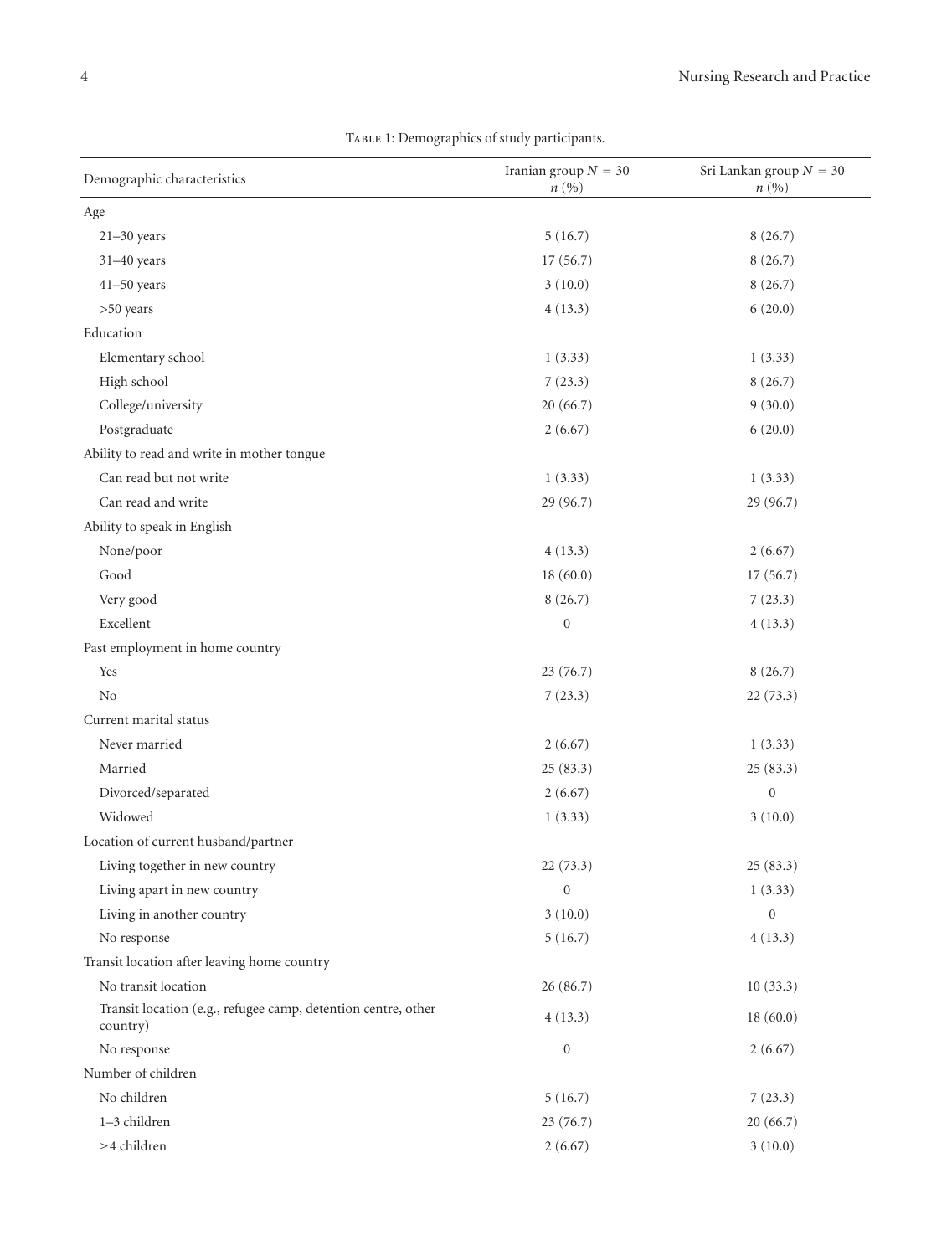TABLE 2: Child witness of physical or sexual violence.

| Child witness of physical or<br>sexual violence | Iranian group<br>$N = 30$<br>n(%) | Sri Lankan<br>group $N = 30$<br>n(%) |
|-------------------------------------------------|-----------------------------------|--------------------------------------|
| Yes                                             | 6(20.0)                           | 1(3.33)                              |
| No                                              | 4(13.3)                           | 16(53.3)                             |
| No response                                     | 20(66.7)                          | 13(43.3)                             |

were married and more than 75% had children. Both groups included participants with a variety of immigration statuses, including those who came to Canada as landed immigrants, family members who were sponsored as immigrants, and individuals and families who came as refugees.

*6.2. Experiences of Violence.* Participants reported experiencing various forms of violence, including as a child witnessing physical or sexual violence (Table 2); experience of physical violence before the age of 15 (Table 3); experience of sexual violence before the age of 15 (Table 4); experience of physical violence after the age of 15 by someone other than an intimate partner (Table 5); experience of sexual violence after the age of 15 by someone other than an intimate partner (Table 6); and experience of intimate partner violence (Tables 7 and 8). The data pertaining to each form of violence are discussed next.

Of the Iranian participants,  $20\%$  ( $n = 6$ ) had witnessed physical or sexual violence as a child. We were surprised that only one Sri Lankan Tamil woman reported witnessing violence as a child (and that 53% (*<sup>n</sup>* <sup>=</sup> 16) reported witnessing no violence as a child) given that almost half the samples were aged 15 or younger during the civil war, and that war-like situations generally tend to increase violence. Overall,  $67\%$  ( $n = 20$ ) of the Iranian group and the  $43\%$ (*<sup>n</sup>* <sup>=</sup> 13) of the Sri Lankan Tamil group selected "no response." While none of the items for the entire instrument had missing data, the selection of "no response" could have been deliberate and in keeping with the groups' social norms, that is, that disclosing violence is not socially acceptable. It is also possible that women were unsure whether what they witnessed as a child was physical or sexual violence.

Of Iranian participants, 23% (*<sup>n</sup>* <sup>=</sup> 7) reported experiencing physical violence by a family member. None of the Sri Lankan Tamil women reported experiencing physical violence before the age of 15 years. The latter rates may be underreported: while the rates of physical punishment of children in Sri Lanka have decreased substantially, they were higher in previous decades. The considerable number of Iranian women (i.e.,  $n = 3{\text -}10$ ; 10–35%) who answered "no response" also requires more investigation; they may also have been uncomfortable acknowledging such experiences.

Only a small portion of the sample  $(n = 4, 13\%)$  in the Iranian sample; and  $n = 3$ , 10% in the Sri Lankan Tamil sample) acknowledged experiencing sexual violence before the age of 15 years. The "no response" rate for sexual violence before the age of 15 years was  $7-17\%$  ( $n = 2-5$ ) in the Iranian community and  $3-10\%$  ( $n = 1-3$ ) in the Sri Lankan Tamil community. This appears to be the same group of participants who consistently reported "no response" except for the last item, where some of the women who had answered "no response" to previous items did acknowledge the violence they had experienced by a human trafficker. Given the civil war context in Sri Lanka over the last 25 years, it is possible that the rates are underreported in the Sri Lankan sample. Violence against girls and women (and sexual violence in particular) is known to increase in the context of war [46–48].

Approximately 30%  $(n = 9)$  of the participants in the Iranian sample and about 36% (*<sup>n</sup>* <sup>=</sup> 11) of the Sri Lankan sample acknowledged having experienced physical violence since the age of 15 years. "No response" rates ranged from 20 to 70%  $(n = 6-21)$  in the Iranian group and from 3 to 33% ( $n = 1-10$ ) in the Sri Lankan Tamil group. The questions strived to capture a spectrum of experiences of violence in the lives of women: for example, violence perpetrated by a family member to violence in the context of conflict or political unrest, and violence related to participants' experience of being a refugee. (Spouses/partners were not included as a category in this question. Information on violence by a partner/spouse is explored separately, in Tables 7 and 8.) We can speculate that experiences of violence at the hands of strangers (such as government officials, rebels, community officials, and refugee centre staff) hold particular meanings to victims. For this reason, it is possible that some participants chose "no response" rather than denying their experience altogether.

No women in either group reported experiencing sexual violence since the age of 15 years. In these communities, experiences of sexual violence can lead to considerable stigma and embarrassment, which may limit not only a victim's opportunities for marriage but also those of her siblings and/or (future) children. For this reason, it is possible that at least some participants may have chosen to answer "no."

Altogether,  $43\%$  ( $n = 13$ ) participants in the Iranian group and  $63\%$  ( $n = 19$ ) participants in the Sri Lankan Tamil group reported ever having experienced intimate partner violence. Table 8 provides a breakdown of the report of violence based on the timeline of the experience.

In the Iranian group, a maximum of  $30\%$  ( $n = 9$ ) reported psychological violence, 7% (*<sup>n</sup>* <sup>=</sup> 2) physical violence, and 7%  $(n = 2)$  sexual violence in the past 12 months. In comparison, a maximum of  $27\%$  ( $n = 8$ ) reported psychological violence, 10% (*<sup>n</sup>* <sup>=</sup> 3) physical violence, and  $17\%$  ( $n = 5$ ) sexual violence before 12 months. Approximately 37% (*<sup>n</sup>* <sup>=</sup> 11) reported psychological violence, 13% ( $n = 4$ ) physical violence, and 17% ( $n = 5$ ) sexual violence in the home country or during transit took place PRIOR to the past 12 months.

In the Sri Lankan Tamil group, 30% (*<sup>n</sup>* <sup>=</sup> 9) reported psychological violence, 13% (*<sup>n</sup>* <sup>=</sup> 4) reported physical violence, and none reported sexual violence, for the past 12 months. In comparison, 10% (*<sup>n</sup>* <sup>=</sup> 3) reported experiencing psychological violence, 10% (*<sup>n</sup>* <sup>=</sup> 3) reported physical violence, and none reported sexual violence before 12 months. Of this group,  $27\%$  ( $n = 8$ ) reported psychological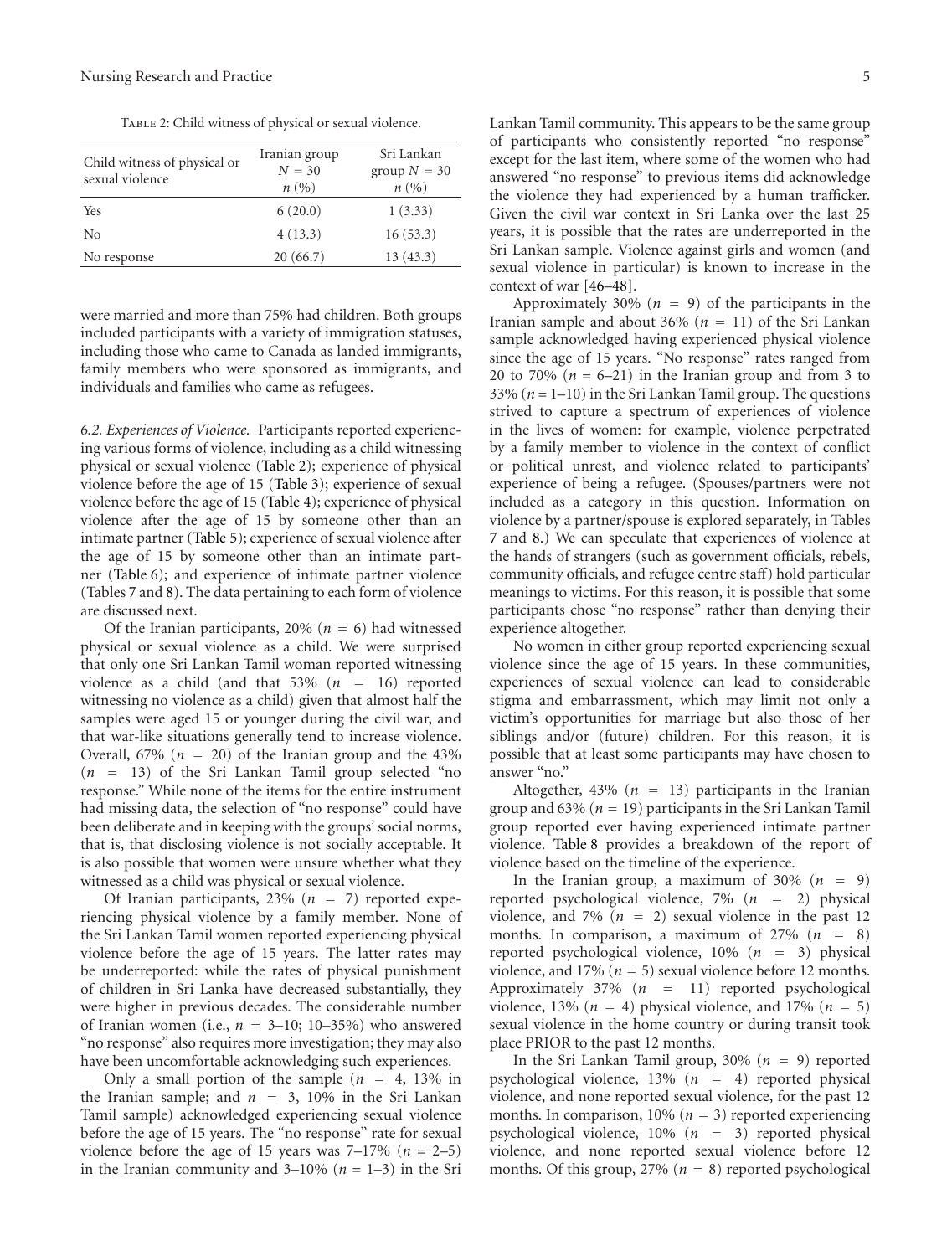|                                                 |                                       |                          | Iranian group $N = 30$ |                     |                                                              | Sri Lankan group $N = 30$ |              |                                   |
|-------------------------------------------------|---------------------------------------|--------------------------|------------------------|---------------------|--------------------------------------------------------------|---------------------------|--------------|-----------------------------------|
| Physical violence before<br>the age of 15 years | Yes<br>In the home<br>country<br>n(%) | Yes<br>In Canada<br>n(%) | No<br>n(%)             | No response<br>n(%) | Yes<br>In the home<br>country<br>$n\left(\frac{0}{0}\right)$ | Yes<br>In Canada<br>n(%)  | No<br>n(%)   | No response<br>$n\left(\%\right)$ |
| By a family member                              | (23.3)                                | $\boldsymbol{0}$         | 20<br>(66.7)           | 3<br>(10.0)         | $\mathbf{0}$                                                 | (3.33)                    | 28<br>(93.3) | (3.33)                            |
| By a government official                        | $\overline{0}$                        | $\boldsymbol{0}$         | 20<br>(66.7)           | 10<br>(33.3)        | $\overline{0}$                                               | $\overline{0}$            | 28<br>(93.3) | 2<br>(6.67)                       |
| By rebels/opposition forces                     | $\overline{0}$                        | $\mathbf{0}$             | 20<br>(66.7)           | 10<br>(33.3)        | $\overline{0}$                                               | $\overline{0}$            | 28<br>(93.3) | 2<br>(6.67)                       |
| Community official                              | 3<br>(10.0)                           | $\boldsymbol{0}$         | 20<br>(66.7)           | (23.3)              | $\overline{0}$                                               | $\overline{0}$            | 28<br>(93.3) | 2<br>(6.67)                       |
| Refugee centre official                         | $\overline{0}$                        | $\boldsymbol{0}$         | 20<br>(66.7)           | 10<br>(33.3)        | $\overline{0}$                                               | $\mathbf{0}$              | 28<br>(93.3) | 2<br>(6.67)                       |
| Human trafficker                                | $\Omega$                              | $\mathbf{0}$             | 20<br>(66.7)           | 10<br>(33.3)        | $\overline{0}$                                               | $\mathbf{0}$              | 28<br>(93.3) | 2<br>(6.67)                       |

TABLE 3: Physical violence before the age of 15 years.

| TABLE 4: Sexual violence before the age of 15 years. |  |  |  |
|------------------------------------------------------|--|--|--|
|------------------------------------------------------|--|--|--|

|                                               |                                       | Iranian group $N = 30$                 |              |                                            |                                       | Sri Lankan group $N = 30$ |                                    |                     |
|-----------------------------------------------|---------------------------------------|----------------------------------------|--------------|--------------------------------------------|---------------------------------------|---------------------------|------------------------------------|---------------------|
| Sexual violence before the<br>age of 15 years | Yes<br>In the home<br>country<br>n(%) | Yes<br>In Canada<br>$n\left(\%\right)$ | No<br>n(%)   | No response<br>$n\left(\frac{0}{0}\right)$ | Yes<br>In the home<br>country<br>n(%) | Yes<br>In Canada<br>n(%)  | No.<br>$n\left(\frac{0}{0}\right)$ | No response<br>n(%) |
| By a family member                            | (3.33)                                | $\mathbf{0}$                           | 25<br>(83.3) | 4<br>(13.3)                                | (3.33)                                | (3.33)                    | 27<br>(90.0)                       | (3.33)              |
| By a government official                      | $\overline{0}$                        | $\boldsymbol{0}$                       | 25<br>(83.3) | 5<br>(16.7)                                | $\mathbf{0}$                          | $\boldsymbol{0}$          | 27<br>(90.0)                       | 3<br>(10.0)         |
| By rebels/ opposition forces                  | $\overline{0}$                        | $\overline{0}$                         | 25<br>(83.3) | 5<br>(16.7)                                | $\mathbf{0}$                          | $\boldsymbol{0}$          | 27<br>(90.0)                       | 3<br>(10.0)         |
| Community official                            | $\theta$                              | $\mathbf{0}$                           | 25<br>(83.3) | 5<br>(16.7)                                | $\mathbf{0}$                          | $\overline{0}$            | 27<br>(90.0)                       | 3<br>(10.0)         |
| Refugee centre official                       | $\Omega$                              | $\mathbf{0}$                           | 25<br>(83.3) | 5<br>(16.7)                                | $\overline{0}$                        | $\boldsymbol{0}$          | 27<br>(90.0)                       | 3<br>(10.0)         |
| Human trafficker                              | 3<br>(10.0)                           | $\boldsymbol{0}$                       | 25<br>(83.3) | $\overline{2}$<br>(6.67)                   | (3.33)                                | $\mathbf{0}$              | 27<br>(90.0)                       | (6.67)              |

TABLE 5: Physical violence since the age of 15 years.

|                                                |                                       | Iranian group $N = 30$                 |              |                                            |                                       | Sri Lankan group $N = 30$              |                          |                                   |  |
|------------------------------------------------|---------------------------------------|----------------------------------------|--------------|--------------------------------------------|---------------------------------------|----------------------------------------|--------------------------|-----------------------------------|--|
| Physical violence since the<br>age of 15 years | Yes<br>In the home<br>country<br>n(%) | Yes<br>In Canada<br>$n\left(\%\right)$ | No<br>n(%)   | No response<br>$n\left(\frac{0}{0}\right)$ | Yes<br>In the home<br>country<br>n(%) | Yes<br>In Canada<br>$n\left(\%\right)$ | No<br>$n\left(\%\right)$ | No response<br>$n\left(\%\right)$ |  |
| By a family member                             | 5<br>(16.7)                           | $\mathbf{0}$                           | 21<br>(70.0) | 4<br>(13.3)                                | 8<br>(26.7)                           | (3.33)                                 | 20<br>(66.7)             | (3.33)                            |  |
| By a government official                       | $\overline{0}$                        | $\mathbf{0}$                           | 21<br>(70.0) | 9<br>(30.0)                                | (3.33)                                | $\mathbf{0}$                           | 20<br>(66.7)             | 9<br>(30.0)                       |  |
| By rebels/opposition forces                    | $\overline{0}$                        | $\mathbf{0}$                           | 21<br>(70.0) | 9<br>(30.0)                                | $\mathbf{0}$                          | $\mathbf{0}$                           | 20<br>(66.7)             | 10<br>(33.3)                      |  |
| Community official                             | (3.33)                                | $\overline{0}$                         | 21<br>(70.0) | 8<br>(26.7)                                | $\overline{c}$<br>(6.67)              | $\mathbf{0}$                           | 20<br>(66.7)             | 8<br>(26.7)                       |  |
| Refugee centre official                        | $\mathbf{0}$                          | $\mathbf{0}$                           | 21<br>(70.0) | 9<br>(30.0)                                | $\boldsymbol{0}$                      | $\mathbf{0}$                           | 20<br>(66.7)             | 10<br>(33.3)                      |  |
| Other individual                               | 3<br>(10.0)                           | $\mathbf{0}$                           | 6<br>(20.0)  | 21<br>(70.0)                               | $\mathbf{0}$                          | $\mathbf{0}$                           | 20<br>(66.7)             | 10<br>(33.3)                      |  |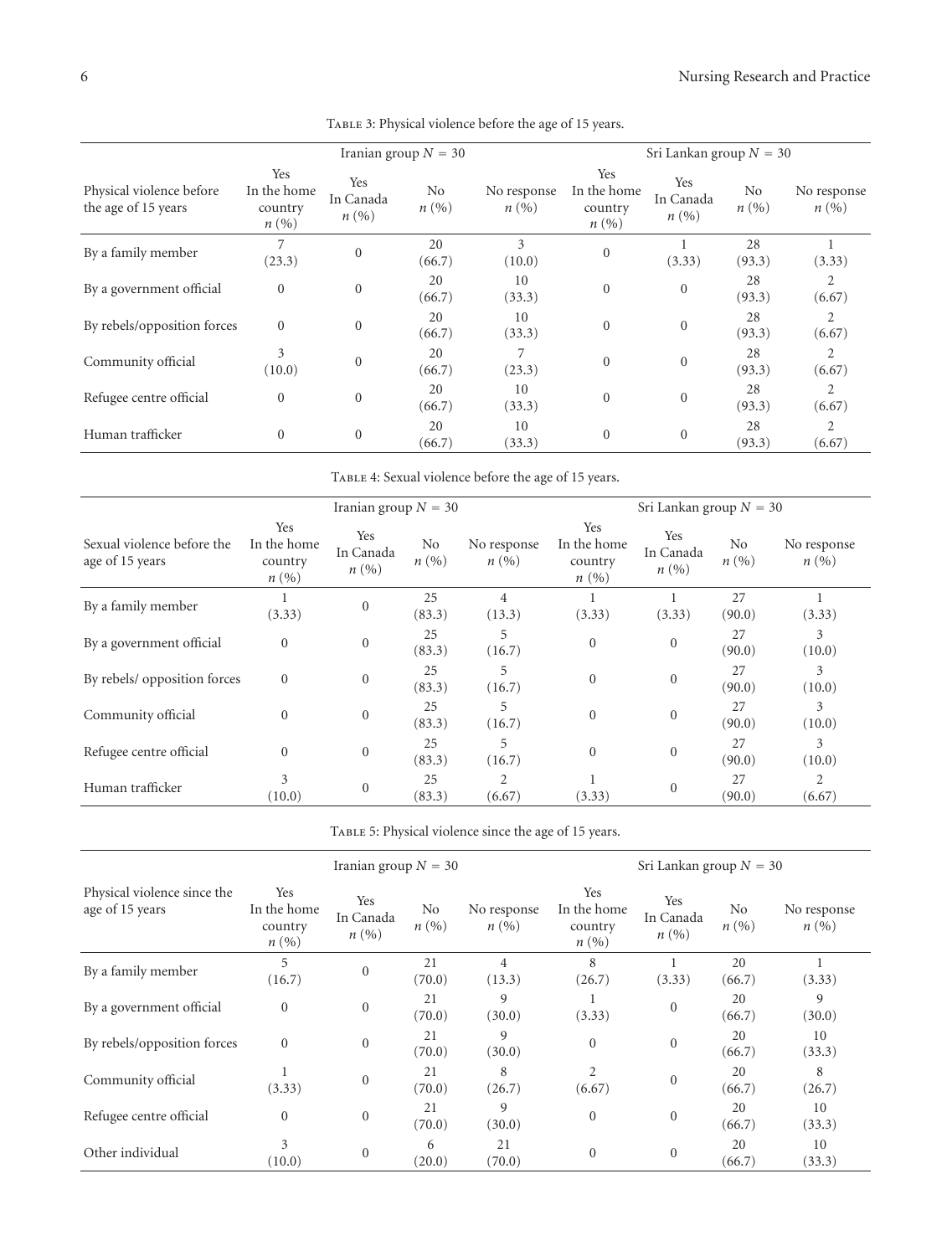|                                              | Iran $(N = 30)$                       |                          |                        | Sri Lanka ( $N = 30$ ) |                                                     |                          |                          |                          |
|----------------------------------------------|---------------------------------------|--------------------------|------------------------|------------------------|-----------------------------------------------------|--------------------------|--------------------------|--------------------------|
| Sexual violence since the<br>age of 15 years | Yes<br>In the home<br>country<br>n(%) | Yes<br>In Canada<br>n(%) | N <sub>o</sub><br>n(%) | No response<br>n(%)    | Yes<br>In the home<br>country<br>$n\left(\%\right)$ | Yes<br>In Canada<br>n(%) | No<br>$n\left(\%\right)$ | No response<br>n(%)      |
| By a family member                           | $\boldsymbol{0}$                      | $\mathbf{0}$             | 29<br>(96.7)           | (3.33)                 | $\mathbf{0}$                                        | $\boldsymbol{0}$         | 28<br>(93.3)             | 2<br>(6.67)              |
| By a government official                     | $\boldsymbol{0}$                      | $\mathbf{0}$             | 29<br>(96.7)           | (3.33)                 | $\mathbf{0}$                                        | $\boldsymbol{0}$         | 28<br>(93.3)             | 2<br>(6.67)              |
| By rebels/opposition forces                  | $\mathbf{0}$                          | $\mathbf{0}$             | 29<br>(96.7)           | (3.33)                 | $\mathbf{0}$                                        | $\boldsymbol{0}$         | 28<br>(93.3)             | $\overline{c}$<br>(6.67) |
| Community official                           | $\overline{0}$                        | $\mathbf{0}$             | 29<br>(96.7)           | (3.33)                 | $\mathbf{0}$                                        | $\boldsymbol{0}$         | 28<br>(93.3)             | 2<br>(6.67)              |
| Refugee centre official                      | $\mathbf{0}$                          | $\mathbf{0}$             | 29<br>(96.7)           | (3.33)                 | $\mathbf{0}$                                        | $\boldsymbol{0}$         | 28<br>(93.3)             | 2<br>(6.67)              |
| Other individual                             | $\overline{0}$                        | $\mathbf{0}$             | 29<br>(96.7)           | (3.33)                 | $\mathbf{0}$                                        | $\boldsymbol{0}$         | 28<br>(93.3)             | $\overline{2}$<br>(6.67) |

TABLE 6: Sexual violence since the age of 15 years.

Table 7: Experience of violence by a partner/spouse during their lifetime.

|                       | Iranian group<br>$N = 30$<br>n(96) | Sri Lankan<br>group $N = 30$<br>n(96) |
|-----------------------|------------------------------------|---------------------------------------|
| Report of violence    | 13 (43.3%)                         | 19 (63.3%)                            |
| No Report of violence | $17(56.7\%)$                       | $11(36.7\%)$                          |

violence and 3%  $(n = 1)$  experienced physical violence in the home country or during transit. None reported sexual violence during transit or in their home country.

These results may be related to the general perception that physical and sexual violence is considered more severe than psychological violence, or that sexual violence, in general, is not to be discussed with "outsiders" [49].

*6.3. Physical Health.* Table 9 provides overall ratings of physical health for the two groups. Interestingly, 93% (*<sup>n</sup>* <sup>=</sup> 28) of Iranian participants and 60% (*<sup>n</sup>* <sup>=</sup> 18) of Sri Lankan Tamil participants reported their overall health in the past four weeks as good to excellent even though  $23\%$  ( $n = 7$ ) of Iranian participants and 37% (*<sup>n</sup>* <sup>=</sup> 11) of Sri Lankan Tamil participants reported physical problems limiting their activities and approximately  $40\%$  ( $n = 12-13$ ) of participants in both groups reported moderate to severe physical pain. Additionally, 57% ( $n = 17$ ) in the Iranian group and 60%  $(n = 18)$  in the Tamil group reported none to very little physical energy in the past four weeks.

As can be seen in Table 10, both groups reported high rates of headache, trouble remembering things, back pain, and colds, infections, and flu in the past four weeks. All physical symptoms appeared more among Sri Lankan Tamil women than among Iranian women.

*6.4. Mental Health.* In both groups, one-third of participants reported mental health symptoms in all of the 28 measured symptoms during the past seven days (see Table 11). Iranian participants reported higher rates of mental health sequelae in the following areas: feeling detached or withdrawn, inability to feel emotional, inability to remember traumatic events, sudden emotional or physical reaction when reminded of trauma, feeling worthless, feeling hopeless, and feeling tense or keyed up. Sri Lankan Tamil participants reported higher rates of recurrent nightmares, feeling jumpy and startled, feeling scared, trouble sleeping, feeling fearful about things, and spells of terror or panic. One woman in each group had thought about committing suicide during the past seven days. One Iranian participant and three Sri Lankan Tamil participants reported attempting suicide in their lifetime.

*6.5. Relationships between Violence and Physical and Mental Health.* As can be seen in Table 12, the mean prevalence of violence was 16.75 with scores ranging from 0 to 144. The mean physical health symptom prevalence was 3.82 with scores ranging from 0 to 12, and the mean mental health symptom prevalence was 15.12 with scores ranging from 0 to 39.

No statistically significant associations were found between total scores for violence and total scores for physical and mental health symptoms (see Table 13).

*6.6. Study Limitations.* This pilot study included a convenience sample of immigrant and refugee women, which may have unintentionally excluded women with specific histories of violence. While we adhered to the norms of sample size for pilot studies, it is difficult to know whether or not the lack of correlation found between violence total scores and the physical and mental health total scores is due to the small sample size. It is also difficult to know whether the considerable number of "no responses" received was due to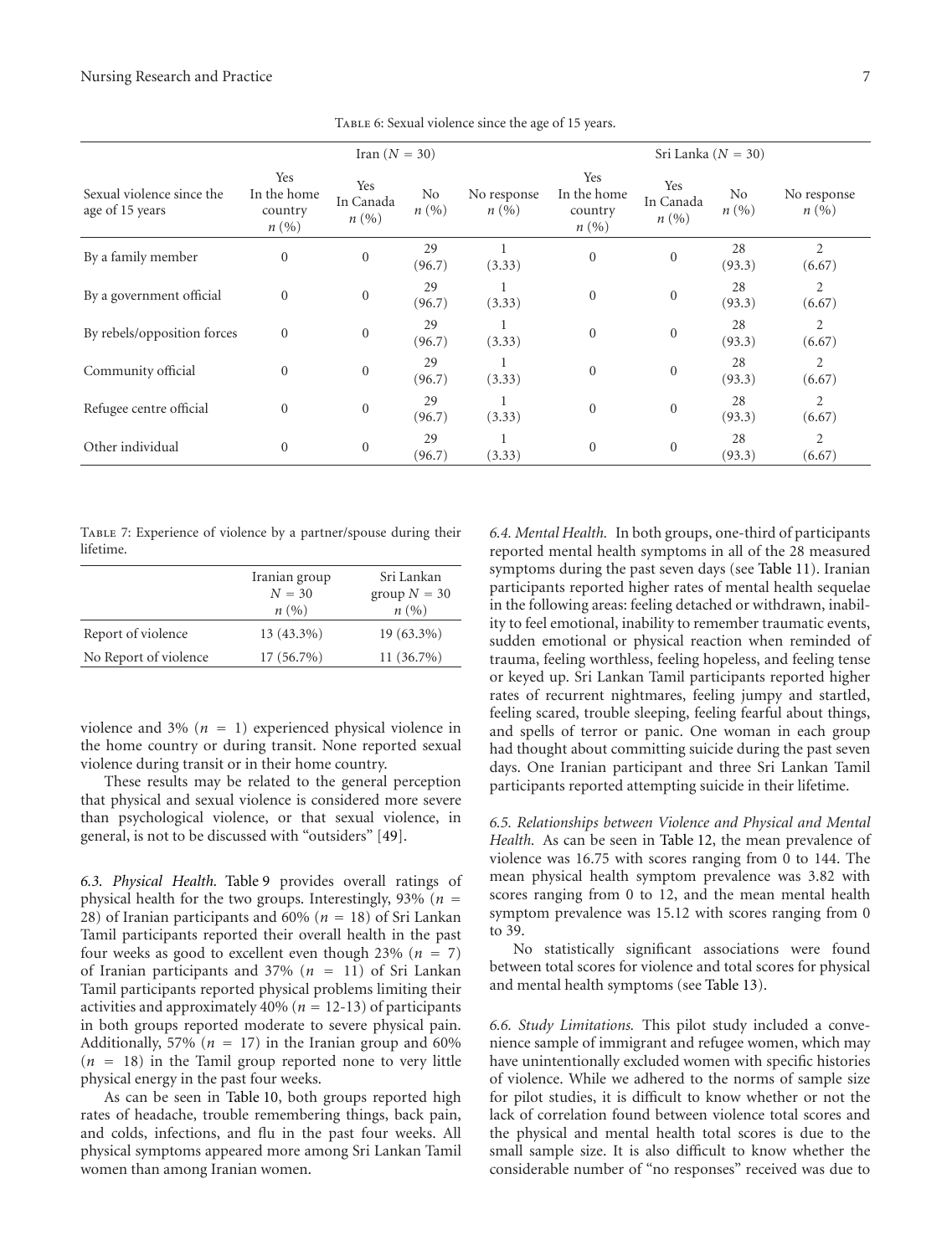Table 8: Experience of violence by a partner/spouse in the past 12 months, before 12 months, and in the home country or in transit.

|                                                                     |                                  | Iranian group $N = 30$      |                                          | Sri Lankan group $N = 30$        |                             |                                                              |  |
|---------------------------------------------------------------------|----------------------------------|-----------------------------|------------------------------------------|----------------------------------|-----------------------------|--------------------------------------------------------------|--|
| Experience of violence                                              | In Canada                        |                             | In home<br>country or<br>transit<br>n(%) | In Canada                        |                             | In home country<br>or transit<br>$n\left(\frac{0}{0}\right)$ |  |
|                                                                     | In the past 12<br>months<br>n(%) | Before 12<br>months<br>n(%) |                                          | In the past 12<br>months<br>n(%) | Before 12<br>months<br>n(%) |                                                              |  |
| Partner insulted and made to<br>feel badly about self               | 9<br>(30.0)                      | 8<br>(26.7)                 | 11<br>(36.7)                             | 8<br>(26.7)                      | 3<br>(10.0)                 | 8<br>(26.7)                                                  |  |
| Partner did things to scare and<br>intimidate participant           | $\overline{4}$<br>(13.3)         | 8<br>(26.7)                 | 9<br>(30.0)                              | 9<br>(30.0)                      | 4<br>(13.3)                 | 5<br>(16.7)                                                  |  |
| Partner threatened to hurt<br>participant or someone close          | $\mathbf{1}$<br>(3.33)           | $\overline{2}$<br>(6.67)    | $\overline{2}$<br>(6.67)                 | $\mathbf{1}$<br>(3.33)           | $\boldsymbol{0}$            | $\boldsymbol{0}$                                             |  |
| Partner slapped or threw<br>something at participant                | $\overline{c}$<br>(6.67)         | 3<br>(10.0)                 | 4<br>(13.3)                              | $\overline{4}$<br>(13.3)         | 3<br>(10.0)                 | 1<br>(3.33)                                                  |  |
| Partner pushed or shoved<br>participant                             | $\overline{2}$<br>(6.67)         | 3<br>(10.0)                 | $\overline{4}$<br>(13.3)                 | $\boldsymbol{0}$                 | $\boldsymbol{0}$            | $\boldsymbol{0}$                                             |  |
| Partner hit participant                                             | $\overline{2}$<br>(6.67)         | 3<br>(10.0)                 | $\overline{4}$<br>(13.3)                 | $\boldsymbol{0}$                 | $\boldsymbol{0}$            | $\boldsymbol{0}$                                             |  |
| Partner kicked, dragged, or<br>beat participant                     | $\overline{2}$<br>(6.67)         | 3<br>(10.0)                 | $\overline{4}$<br>(13.3)                 | $\mathbf{0}$                     | $\mathbf{0}$                | $\boldsymbol{0}$                                             |  |
| Partner threatened to use<br>gun/knife/weapon                       | $\mathbf{0}$                     | $\overline{2}$<br>(6.67)    | $\overline{2}$<br>(6.67)                 | $\mathbf{0}$                     | $\mathbf{0}$                | $\boldsymbol{0}$                                             |  |
| Partner forced participant to<br>have sexual intercourse            | $\overline{2}$<br>(6.67)         | 5<br>(16.7)                 | 5<br>(16.7)                              | $\mathbf{0}$                     | $\mathbf{0}$                | $\mathbf{0}$                                                 |  |
| Partner forced participant to<br>do something sexually<br>degrading | 1<br>(3.33)                      | 3<br>(10.0)                 | 4<br>(13.3)                              | $\mathbf{0}$                     | $\mathbf{0}$                | $\boldsymbol{0}$                                             |  |
| Participant had sexual<br>intercourse out of fear                   | 1<br>(3.33)                      | 3<br>(10.0)                 | 3<br>(10.0)                              | $\mathbf{0}$                     | $\mathbf{0}$                | $\mathbf{0}$                                                 |  |
| Participant injured badly with<br>pain lasting $> 1$ day            | $\overline{2}$<br>(6.67)         | $\overline{4}$<br>(13.3)    | 5<br>(16.7)                              | $\mathbf{0}$                     | $\mathbf{0}$                | $\boldsymbol{0}$                                             |  |

TABLE 9: Rating of physical health in the past four weeks.

| Physical health in the past four weeks                     | Iranian group $N = 30$<br>n(%) | Sri Lankan group $N = 30$<br>n(%) |
|------------------------------------------------------------|--------------------------------|-----------------------------------|
| Overall rating of health                                   |                                |                                   |
| Poor                                                       | $\mathbf{0}$                   | 3(10.0)                           |
| Fair                                                       | 2(6.67)                        | 9(30.0)                           |
| Good                                                       | 17(56.7)                       | 14(46.7)                          |
| Very good                                                  | 6(20.0)                        | 1(3.33)                           |
| Excellent                                                  | 5(16.7)                        | 3(10.0)                           |
| Overall rating of physical problems limiting<br>activities |                                |                                   |
| None and Very Little                                       | 23(76.7)                       | 19(63.3)                          |
| Moderate to Severe                                         | 7(23.3)                        | 11(36.7)                          |
| Overall rating of physical pain                            |                                |                                   |
| None and Very Little                                       | 18(60.0)                       | 18(60.0)                          |
| Moderate to Severe                                         | 12(40.0)                       | 12(40.0)                          |
| Overall rating of physical energy                          |                                |                                   |
| None and Very Little                                       | 17(56.7)                       | 18(60.0)                          |
| Good to Excellent                                          | 13(43.3)                       | 12(40.0)                          |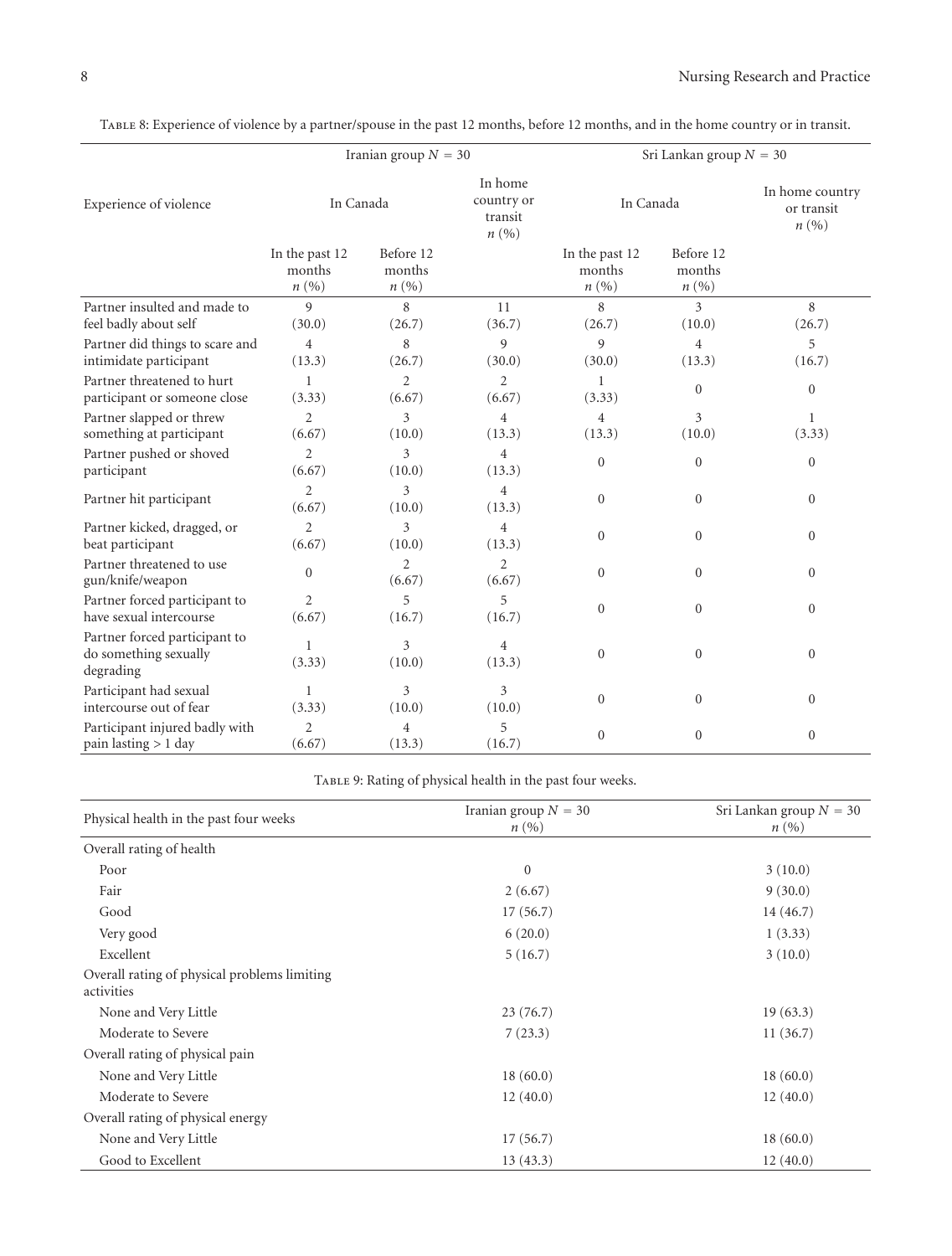## Nursing Research and Practice 9

| Presences of physical symptoms in the past<br>four weeks | Iranian group $N = 30$<br>n(%) | Sri Lankan group $N = 30$<br>n(%) |
|----------------------------------------------------------|--------------------------------|-----------------------------------|
| Headaches                                                |                                |                                   |
| Yes                                                      | 30 (100)                       | 30 (100)                          |
| $\rm No$                                                 | $\boldsymbol{0}$               | $\boldsymbol{0}$                  |
| Fainting/losing consciousness                            |                                |                                   |
| Yes                                                      | $\boldsymbol{0}$               | 4(13.3)                           |
| $\rm No$                                                 | 30 (100)                       | 26 (86.7)                         |
| Dizzy spells                                             |                                |                                   |
| Yes                                                      | 3(10.0)                        | 6(20.0)                           |
| $\rm No$                                                 | 27 (90.0)                      | 24(80.0)                          |
| Weight loss                                              |                                |                                   |
| Yes                                                      | 2(6.67)                        | 9(30.0)                           |
| No                                                       | 28 (93.3)                      | 21(70.0)                          |
| Trouble remembering things                               |                                |                                   |
| Yes                                                      | 10(33.3)                       | 11(36.7)                          |
| $\rm No$                                                 | 20(66.7)                       | 19(63.3)                          |
| Dental pain                                              |                                |                                   |
| Yes                                                      | 4(13.3)                        | 9(30.0)                           |
| $\rm No$                                                 | 26(86.7)                       | 21(70.0)                          |
| Facial injuries                                          |                                |                                   |
| Yes                                                      | $\boldsymbol{0}$               | 1(3.33)                           |
| $\rm No$                                                 | 30 (100)                       | 29 (96.7)                         |
|                                                          |                                |                                   |
| Breathing problems                                       |                                |                                   |
| Yes<br>No                                                | 1(3.33)                        | 10(33.3)                          |
|                                                          | 29 (96.7)                      | 20(66.7)                          |
| Upset stomach and vomiting                               |                                |                                   |
| Yes                                                      | 5(16.7)                        | 13(43.3)                          |
| $\rm No$                                                 | 25(83.3)                       | 17(56.7)                          |
| Back pain                                                |                                |                                   |
| Yes                                                      | 17(56.7)                       | 18(60.0)                          |
| $\rm No$                                                 | 13(43.3)                       | 12(40.0)                          |
| Colds, infections, and flu                               |                                |                                   |
| Yes                                                      | 10(33.3)                       | 15(50.0)                          |
| No                                                       | 20(66.7)                       | 15(50.0)                          |
| Painful urination                                        |                                |                                   |
| Yes                                                      | $\boldsymbol{0}$               | 1(3.33)                           |
| $\rm No$                                                 | 30 (100)                       | 29 (96.7)                         |
| Incontinence of bladder and bowel                        |                                |                                   |
| Yes                                                      | 1(3.33)                        | 11(36.7)                          |
| No                                                       | 29 (96.7)                      | 19(63.3)                          |
| Unusual vaginal bleeding/discharge                       |                                |                                   |
| Yes                                                      | 1(3.33)                        | 4(13.3)                           |
| $\rm No$                                                 | 29 (96.7)                      | 26(86.7)                          |
| Excess vaginal bleeding/discharge                        |                                |                                   |
| Yes                                                      | $\boldsymbol{0}$               | 1(3.33)                           |
| $\rm No$                                                 | 30 (100)                       | 29 (96.7)                         |
| Pelvic pain                                              |                                |                                   |
| Yes                                                      | 6(20.0)                        | 16(53.3)                          |
| $\rm No$                                                 | 24 (80.0)                      | 14 (46.7)                         |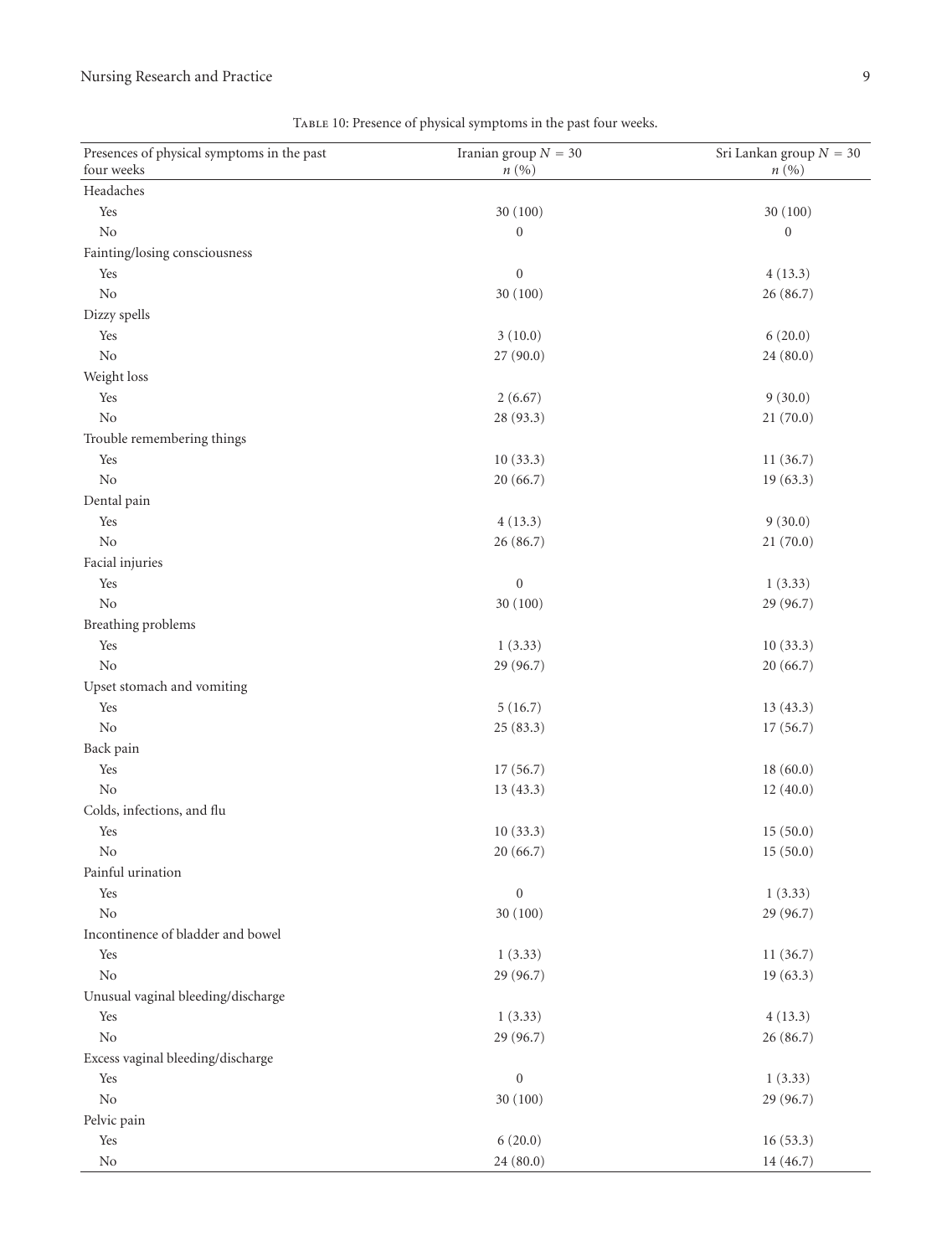| Presence of mental health symptoms over the past<br>seven days | Iranian group $N = 30$<br>n(%) | Sri Lankan group $N = 30$<br>n(%) |  |  |
|----------------------------------------------------------------|--------------------------------|-----------------------------------|--|--|
| Recurrent memories of most hurtful events                      |                                |                                   |  |  |
| Yes                                                            | 18(60.0)                       | 18(60.0)                          |  |  |
| $\rm No$                                                       | 12(40.0)                       | 12(40.0)                          |  |  |
| Feeling as though frightening event is happening again         |                                |                                   |  |  |
| Yes                                                            | 15(50.0)                       | 16(53.3)                          |  |  |
| $\rm No$                                                       | 15(50.0)                       | 14(46.7)                          |  |  |
| Recurrent nightmares                                           |                                |                                   |  |  |
| Yes                                                            | 9(30.0)                        | 15(50.0)                          |  |  |
| $\rm No$                                                       | 21(70.0)                       | 15(50.0)                          |  |  |
| Feeling detached or withdrawn                                  |                                |                                   |  |  |
| Yes                                                            | 8(26.7)                        | 7(23.3)                           |  |  |
| $\rm No$                                                       | 22 (73.3)                      | 23 (76.7)                         |  |  |
| Inability to feel emotions                                     |                                |                                   |  |  |
| Yes                                                            | 6(20.0)                        | 4(13.3)                           |  |  |
| $\rm No$                                                       | 24(80.0)                       | 26 (86.7)                         |  |  |
| Feeling jumpy, easily startled                                 |                                |                                   |  |  |
| Yes                                                            | 8(26.7)                        | 19(63.3)                          |  |  |
| $\rm No$                                                       | 22(73.3)                       | 11(36.7)                          |  |  |
| Difficulty concentrating                                       |                                |                                   |  |  |
| Yes                                                            | 16(53.3)                       | 15(50.0)                          |  |  |
| No                                                             | 14(46.7)                       | 15(50.0)                          |  |  |
| Trouble sleeping                                               |                                |                                   |  |  |
| Yes                                                            | 15(50.0)                       | 19(63.3)                          |  |  |
| No                                                             | 15(50.0)                       | 11(36.7)                          |  |  |
| Feeling on guard                                               |                                |                                   |  |  |
| Yes                                                            | 13 (43.3)                      | 14 (46.7)                         |  |  |
| $\rm No$                                                       | 17(56.7)                       | 16(53.3)                          |  |  |
| Feeling irritable or angry outburst                            |                                |                                   |  |  |
| Yes                                                            | 19(63.3)                       | 20(66.7)                          |  |  |
| $\rm No$                                                       | 11(36.7)                       | 10(33.3)                          |  |  |
| Avoiding activities that trigger memories of trauma            |                                |                                   |  |  |
| Yes                                                            | 17(56.7)                       | 9(30.0)                           |  |  |
| No                                                             | 13(43.3)                       | 21(70.0)                          |  |  |
| Inability to remember parts of traumatic events                |                                |                                   |  |  |
| Yes                                                            | 5(16.6)                        | 4(13.3)                           |  |  |
| $\rm No$                                                       | 25(83.3)                       | 26 (86.7)                         |  |  |
| Less interest in daily activities                              |                                |                                   |  |  |
| Yes                                                            | 16(53.3)                       | 10(33.3)                          |  |  |
| $\rm No$                                                       | 14(46.7)                       | 20(66.7)                          |  |  |
| Feeling there is no future                                     |                                |                                   |  |  |
| Yes                                                            | 10(33.3)                       | 4(13.3)                           |  |  |
| $\rm No$                                                       | 20(66.7)                       | 26 (86.7)                         |  |  |
| Avoiding thoughts associated with past traumatic event         |                                |                                   |  |  |
| Yes                                                            | 17(56.7)                       | 8(26.7)                           |  |  |
| $\rm No$                                                       | 13 (43.3)                      | 22 (73.3)                         |  |  |

TABLE 11: Presence of mental health symptoms over the past seven days.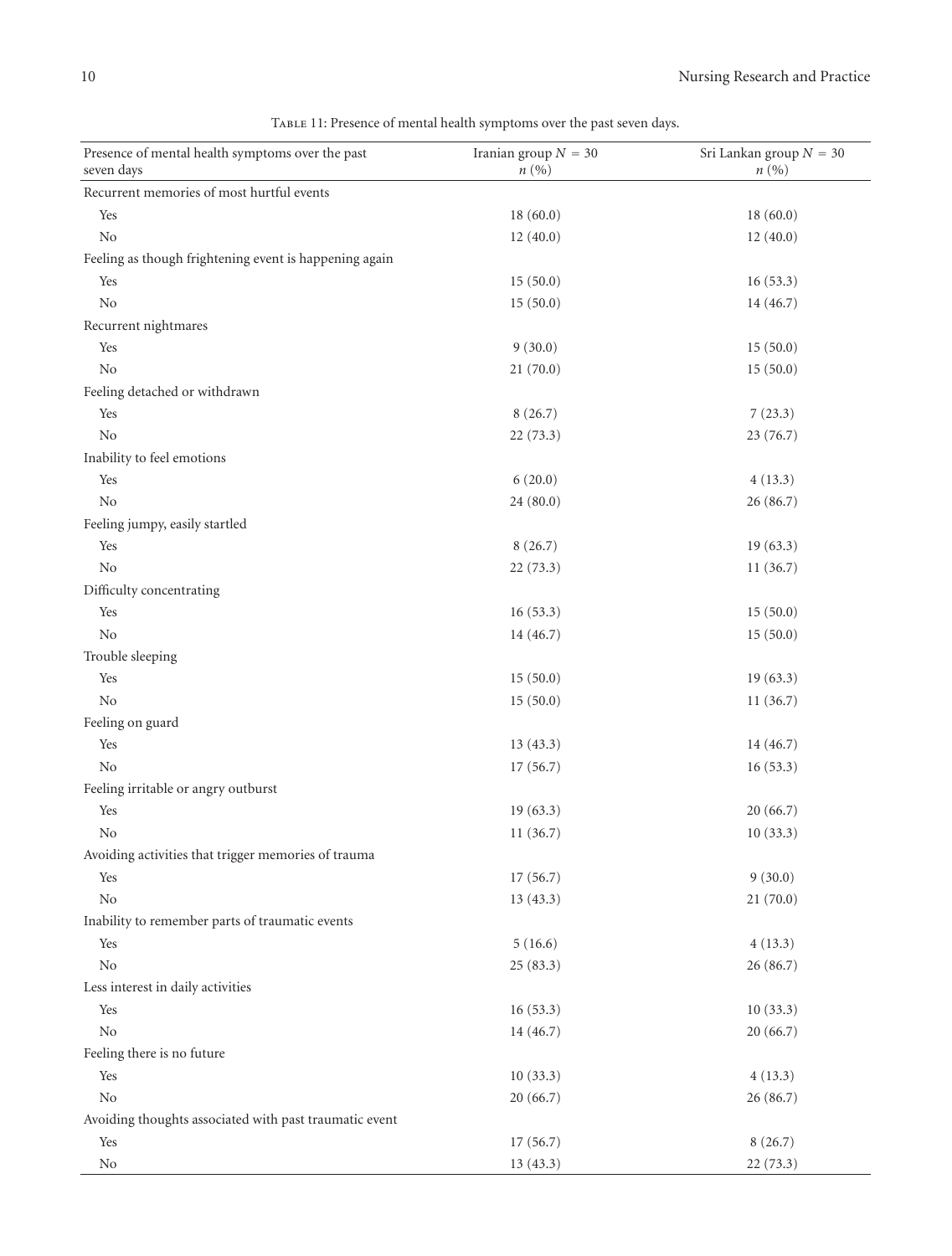## Nursing Research and Practice 11

| Presence of mental health symptoms over the past<br>seven days   | Iranian group $N = 30$<br>n(%) | Sri Lankan group $N = 30$<br>$n\left(\%\right)$ |  |
|------------------------------------------------------------------|--------------------------------|-------------------------------------------------|--|
| Sudden emotional or physical reaction when reminder<br>of trauma |                                |                                                 |  |
| Yes                                                              | 20(66.7)                       | 7(23.3)                                         |  |
| No                                                               | 10(33.3)                       | 23 (76.7)                                       |  |
| Nervousness or shakiness feelings                                |                                |                                                 |  |
| Yes                                                              | 20(66.7)                       | 20(66.7)                                        |  |
| $\rm No$                                                         | 10(33.3)                       | 10(33.3)                                        |  |
| Feelings of worthlessness                                        |                                |                                                 |  |
| Yes                                                              | 8(26.7)                        | 4(13.3)                                         |  |
| No                                                               | 22(73.3)                       | 26(86.7)                                        |  |
| Suddenly scared                                                  |                                |                                                 |  |
| Yes                                                              | 7(23.3)                        | 16(53.3)                                        |  |
| $\rm No$                                                         | 23 (76.7)                      | 14(46.7)                                        |  |
| Feeling lonely                                                   |                                |                                                 |  |
| Yes                                                              | 17(56.7)                       | 13(43.3)                                        |  |
| No                                                               | 13(43.3)                       | 17(56.7)                                        |  |
| Feel blue/very sad                                               |                                |                                                 |  |
| Yes                                                              | 18(60.0)                       | 13(43.3)                                        |  |
| $\rm No$                                                         | 12(40.0)                       | 17(56.7)                                        |  |
| Feeling no interest in things                                    |                                |                                                 |  |
| Yes                                                              | 10(33.3)                       | 11(36.7)                                        |  |
| No                                                               | 20(66.7)                       | 19(63.3)                                        |  |
| Feeling fearful about things                                     |                                |                                                 |  |
| Yes                                                              | 11(36.7)                       | 17(56.7)                                        |  |
| No                                                               | 19(63.3)                       | 13(43.3)                                        |  |
| Feeling hopeless about the future                                |                                |                                                 |  |
| Yes                                                              | 9(30.0)                        | 6(20.0)                                         |  |
| $\rm No$                                                         | 21(70.0)                       | 24(80.0)                                        |  |
| Feeling tense or keyed up                                        |                                |                                                 |  |
| Yes                                                              | 18(60.0)                       | 13(43.3)                                        |  |
| $\rm No$                                                         | 12(40.0)                       | 17(56.7)                                        |  |
| Spells of terror or panic                                        |                                |                                                 |  |
| Yes                                                              | 4(13.3)                        | 13(43.3)                                        |  |
| $\rm No$                                                         | 26(86.7)                       | 17(56.7)                                        |  |
| Feeling restless and could not sit still                         |                                |                                                 |  |
| Yes                                                              | 12(40.0)                       | 15(50.0)                                        |  |
| $\rm No$                                                         | 18(60.0)                       | 15(50.0)                                        |  |
| Thoughts of committing suicide                                   |                                |                                                 |  |
| Yes                                                              | 1(3.33)                        | 1(3.33)                                         |  |
| $\rm No$                                                         | 29 (96.7)                      | 29 (96.7)                                       |  |

TABLE 11: Continued.

TABLE 12: Mean and standard deviations for violence and physical and mental health symptoms.

| Total score (Sum of scores for all participants) |    | Mean  | Standard deviation | Minimum | Maximum |
|--------------------------------------------------|----|-------|--------------------|---------|---------|
| Violence                                         | 60 | 16.75 | 34.568             |         | 144     |
| Physical health symptoms                         | 60 | 3.82  | 3.000              |         |         |
| Mental health symptoms                           | 60 | 15.12 | 10.990             |         | 39      |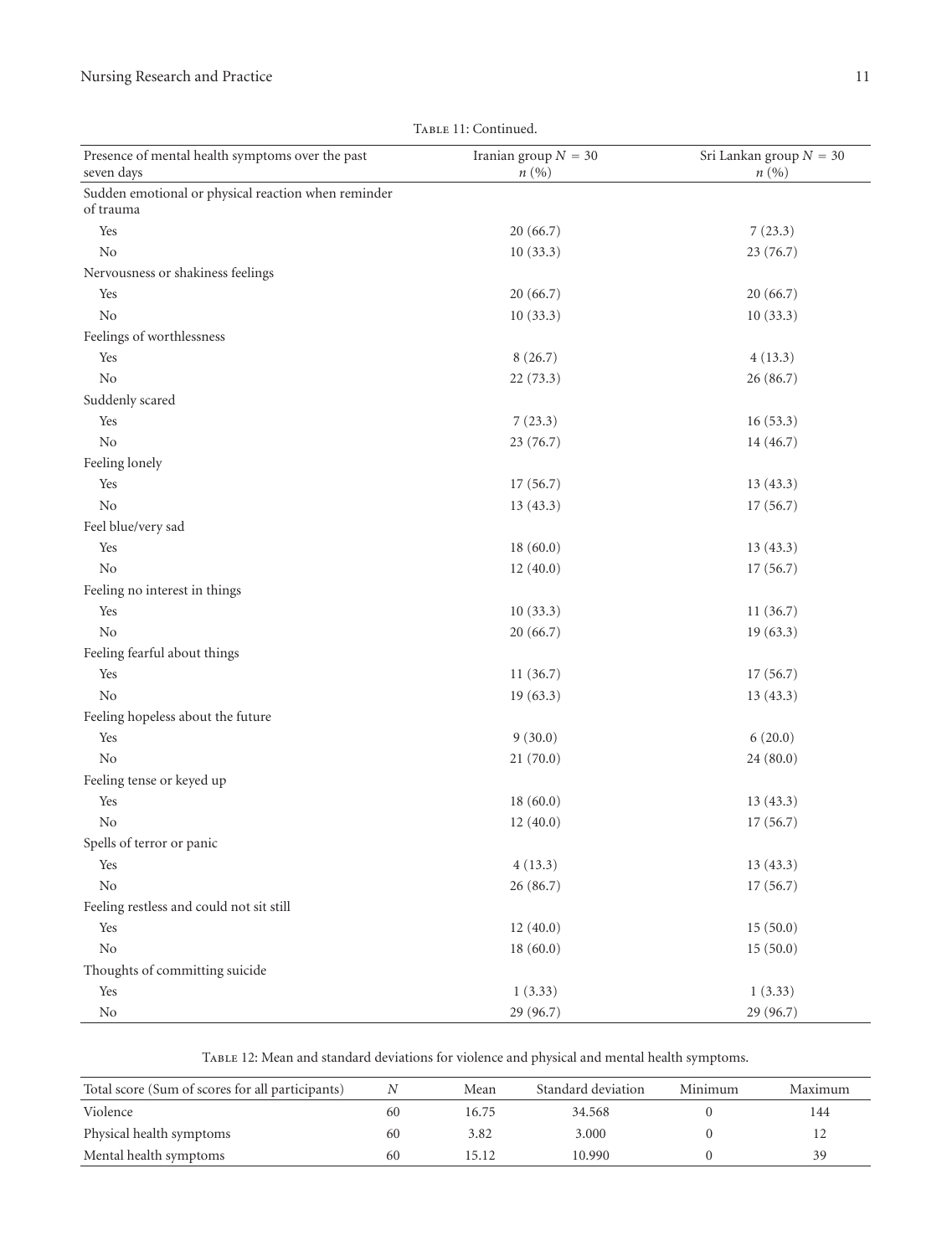Total score (sum of scores **Pearson** *R* value Approximate<br>
for all participants) **Pearson** *R* value significance significance Violence and physical whence and physical  $0.140$  0.285 Violence and mental health symptoms 0.240 0.064

Table 13: Correlations between violence and the physical and mental health symptoms.

errors within the instrument itself or related to the stigma and taboo associated with violence in these communities. Thus, in addition to conducting a psychometric evaluation of this instrument, future studies should consider a sensitivity analysis to assess the factors that may be contributing to the high rates of "no response." Survey tools used to assess sensitive topics (including those used in our study) involve methodological limitations. For example, participants' perceptions of "sexual violence" witnessed and/or experienced under the age of 15 years are shaped by a complex set of factors. Future research could therefore use a mixedmethod design to allow for qualitative assessment of women's experiences. Despite the above-noted limitations, this pilot study provides new and compelling evidence regarding the trends in violence and mental and physical health symptoms among immigrant and refugee women and highlights the pervasiveness of violence throughout their lifespans.

#### **7. Discussion**

This work contributes to a growing body of work that seeks to examine the impact of violence on women's lives. Participants in both the Iranian and Sri Lankan Tamil groups reported psychological abuse most often, followed by physical and sexual abuse, during the past 12 months. The most commonly reported types of abuse were insulting, criticizing, and intimidation by partner (psychological abuse), slapping, hitting, and shoving (physical abuse), and forced sexual intercourse and being forced to partake in sexuallydegrading acts (sexual abuse). These findings are similar to the rates identified in a recent study of Iranian women seeking primary care for exposure to violence from their spouses in the past 12 months [50]; the authors found that psychological abuse was most common, followed by sexual abuse and physical abuse. Similar to our study, the most commonly reported actions were insulting, criticizing, forced sexual intercourse, slapping, and pushing. Our findings are also similar to a recent Canadian qualitative study of Sri Lankan immigrant women who identified physical abuse as including hitting, beating, and throwing objects, and psychological abuse as including controlling behaviors, insulting, and criticizing [51]. Other studies in the Sri Lankan Tamil community (e.g., [49]) also noted that women were hesitant to report sexual violence, in particular. It is worth noting that despite the role of stigma and other barriers, the data indicate considerable rates of IPV, particularly during the most recent phases of their migration history. This speaks to

the immediacy of violence in women's lives and the urgent need for further research towards intervention.

In studies of non-immigrant women, violence against women has been associated with poor physical and mental health outcomes [52–55]. We did not find any significant associations between violence and mental and physical health sequelae among the Iranian and Tamil women we surveyed. Nonetheless there is a strong presence of mental and physical health symptoms among this sample of women, many of whom have acknowledged exposure to multiple forms of physical and psychological violence during their lifetime (before-, during, and after migration). Many of the physical symptoms reported can be associated with psychological distress, such as headaches, difficulties with memory, breathing problems, dizzy spells and fainting. Similarly, the list of mental health symptoms suggest difficulties associated with traumatic stress, such as recurrent nightmares, emotional detachment, hyper vigilance, difficulty concentrating and sleeping. The trends observed in our data echo those observed with women refugees in the original European study [41]. Without additional data on the meaning of these symptoms, and the context surrounding their occurrence, we are limited in our ability to interpret their meaning and/or the relationships of these experiences to violence over the life course. The strong patterns of physical and mental health symptoms for this small sample of women suggest that there may be connections or relationships that are worthy of further investigation.

Moreover, while our sample was small, the results suggest that future research about violence against immigrant and refugee women should investigate a variety of demographic factors and their degree of association. For example, one recent study of Iranian women identified the correlates of violence against women to include an age of 20 years or younger, low income, and unemployment [50]. We found that women who were exposed to violence tended to be relatively older (31–40 years), skilled in speaking English, and currently married with 1–3 children. While our survey did not allow us to investigate associations at this level, a considerable proportion of our participants were highly educated, having completed college, university, and/or postgraduate education. The role of education as a protective factor [50] may warrant closer examination. In particular, additional descriptive data may be helpful in clarifying the complex role that education can play across different life circumstances. Furthermore, situations in countries of origin change over time. For example, early Sri Lankan Tamil immigrants to Canada were generally well-educated professionals, but more recent Sri Lankan immigrants have faced life disruption and limited access to education as a result of the civil war [56]. Thus, future research is needed to clarify the correlates of violence for immigrant and refugee women over time and in different geographical locations.

#### **8. Implications**

*8.1. Research Implications.* This study identified important aspects of immigrant and refugee women's experiences of violence and the health issues that might emerge as a result.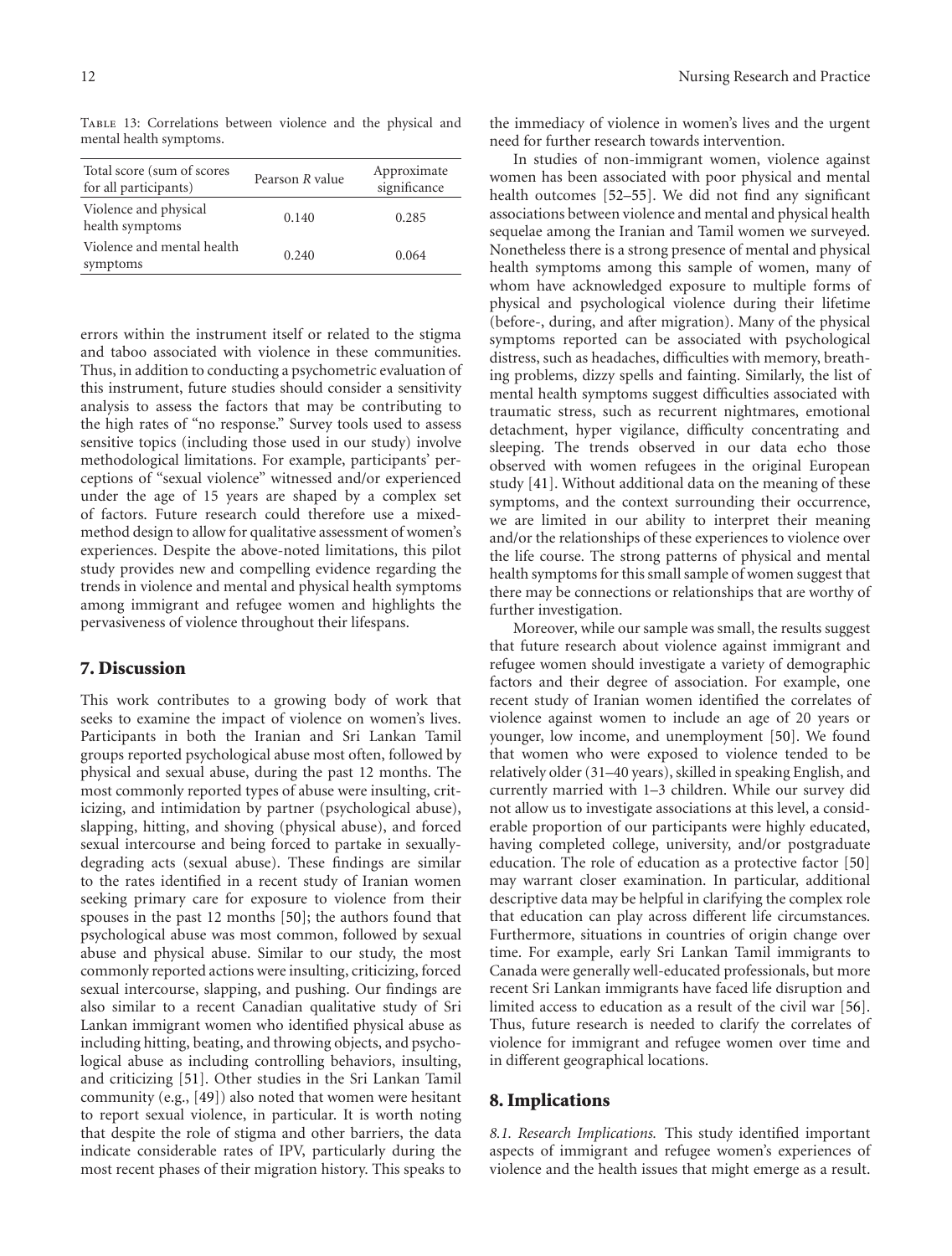Future research is needed to identify the prevalence, typology, and frequency of violence and the resulting physical and mental health impairment among immigrant and refugee women experiencing violence. Such research will need to draw on alternative methods: probability sampling with the goal of obtaining a more representative sample among immigrant and refugee communities could help verify the consistency of these preliminary findings and clarify important associations between health and exposure to different and multiples forms of violence during a woman's lifetime. The use of qualitative methods in conjunction with quantitative assessments may yield important insights into women's perceptions about different types and severities of violence, and what relationships they see (if any) between their physical and mental health symptoms and incidents of violence over their lifetime.

Individuals who routinely encounter violence may underreport particular experiences, remembering and confirming them only when prompted [57]. In-depth qualitative research may be required to clarify the range and depth of issues raised in this study, which to date have received relatively little attention: women's experiences of violence during transit, women's feelings of safety in the postmigration context, posttraumatic stress disorder due to pre-migration trauma, and the impact of asylum-seeking or immigration and (re)settlement on women's mental and physical health. Future research involving immigrant and refugee communities could also aim to develop a practical tool for use by asylum officials and settlement service providers to encourage early identification of women who may have been exposed to violence. Further research will need to clarify the patterns of violence disclosure and the reliability of these tools.

*8.2. Practice Implications.* Our results suggest that immigrant and refugee women exposed to violence may experience considerable symptoms of posttraumatic stress and depression. This finding has important clinical implications for healthcare providers with regard to screening immigrant and refugee women for mental and physical health symptoms. Clarification of whether or not mental health symptoms are linked with exposure to violence against immigrant women (as they are among non-immigrant women) is needed to ensure appropriate assessment and treatment of immigrant and refugee women who have been exposed to violence.

The health problem patterns we identified among our participants reveal that violence affects women in different ways. For example, our Sri Lankan participants reported more physical symptoms than emotional symptoms. Accordingly, if healthcare professionals assess only for mental health symptoms, they will fail to identify the violence and trauma experienced by some women or certain groups of women. Somatization, where an individual experiences physical health symptoms instead of psychological symptoms, figures prominently in cross-cultural research [58]. Healthcare professionals should therefore ask about violence routinely and take a holistic approach to health and violence that includes physical and mental health and illness. It is also important for settlement service providers to help women early in their

immigration and (re)settlement process. Settlement organizations are a critical resource for newcomers and are likely to function as points of first contact for new immigrants as they adjust to life in Canada. These agencies have the potential to operate as system facilitators, linking individuals with appropriate health care and support services. While often overlooked as a resource, such agencies are well positioned to offer timely and nonthreatening preventative services as well as interventions to ensure appropriate referrals for counseling, medical care, and other supports.

#### **Conflict of Interests**

No conflict of interests has been declared by the authors.

#### **Acknowledgments**

The authors are grateful to the women who took time out of their busy schedule to participate in the study. The authors would like to acknowledge the funding for the study from the Wellesley Institute (Toronto, Canada) as well as the contributions by Drs. Khosro Refaie-Shirpak and Pushpa Kanagaratnam who were part of the research team at the beginning of the study and the two research assistants. They are also grateful to Dr. Suzanne Fredericks who provided advice on aspects of data analysis. The first author also acknowledges financial support for her work from the Institute of Gender and Health of Canadian Institutes of Health Research (CIHR) in the form of a New Investigator Award.

#### **References**

- [1] CIC—Citizenship and Immigration Canada (2010), Facts and Figures 2006. Immigration overview, 2010, http://www .cic.gc.ca/english/resources/statistics/facts2010/index.asp.
- [2] L. Heise, *Violence Against Women: The Hidden Health Burden. World Bank Discussion Paper*, The World Bank, Washington, DC, USA, 1994.
- [3] H. Crawley and T. Lester, *Comparative Analysis of Gender-Related Persecution in National Asylum Legislation and Practice in Europe*, United Nations High Commissioner for Refugees Evaluation and Policy Analysis Unit, Department of International Protection, and Regional Bureau for Europe, Geneva, Switzerland, 2004.
- [4] L. R. Bennett, L. Manderson, and J. Astbury, *Mapping a Global Pandemic: Review of Current Literature on Rape, Sexual Assault and Sexual Harrassment of Women, Consultation on Sexual Violence Against Women*, Global Forum for Health Research, Geneva, Switzerland, 2000.
- [5] K. Chantler, "Independence, dependency and interdependence: struggles and resistances of minoritized women within and on leaving violent relationships," *Feminist Review*, no. 82, pp. 27–49, 2006.
- [6] C. Garcia-Moreno, H. A. Jansen, M. Ellsberg, L. Heise, and C. H. Watts, "Prevalence of intimate partner violence: findings from the WHO multi-country study on women's health and domestic violence," *The Lancet*, vol. 368, no. 9543, pp. 1260– 1269, 2006.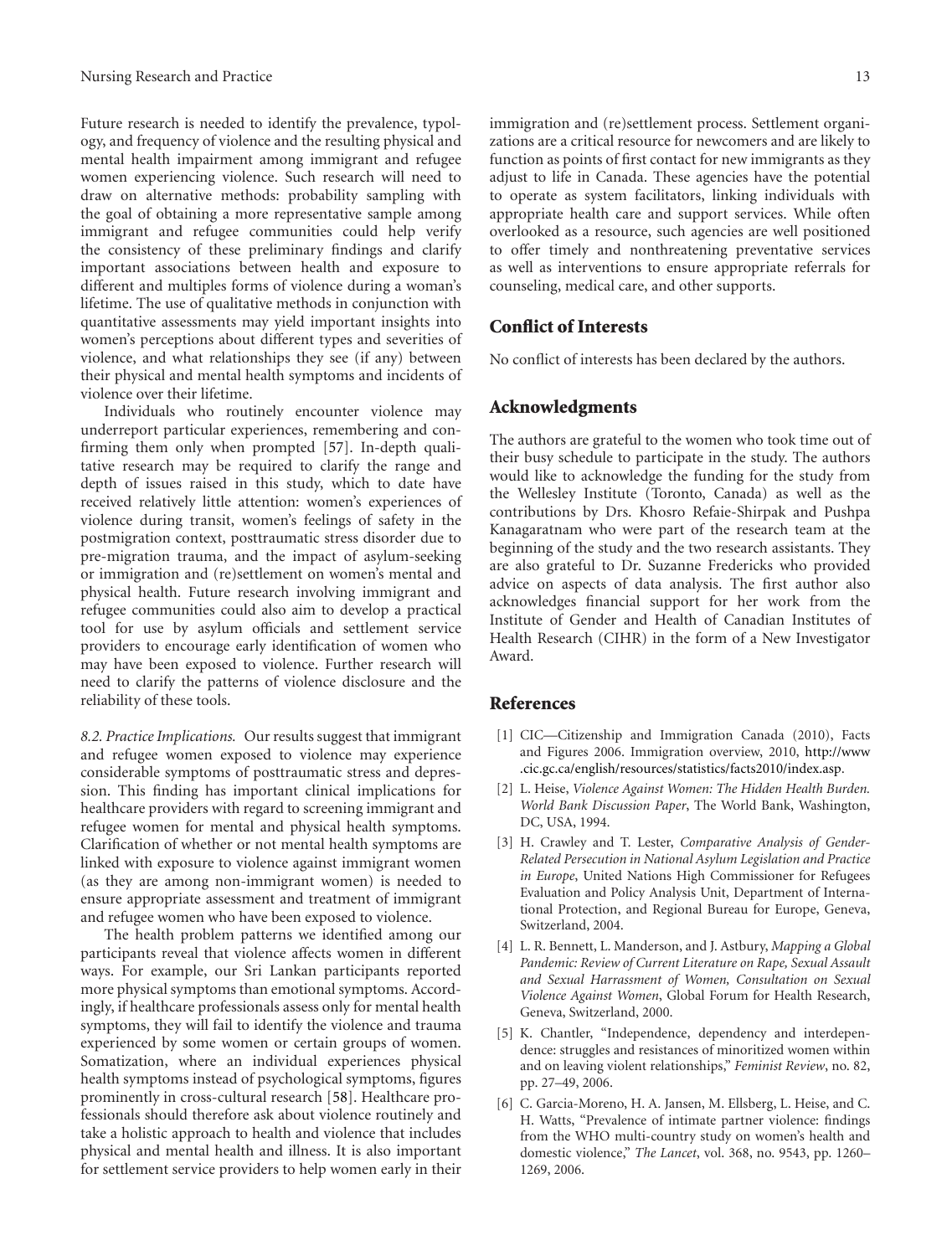- [7] C. Garcia-Moreno, L. Heise, H. A. F. M. Jansen, M. Ellsberg, and C. Watts, "Violence against women," *Science*, vol. 310, no. 5752, pp. 1282–1283, 2005.
- [8] WHO, *Violence Against Women. Health Consequences*, World Health Organization, Geneva, Switzerland, 1997.
- [9] T. H. Mahony, *Women in Canada: A Gender-Based Statistical Report*, Statistics Canada, Ottawa, Canada, 2011.
- [10] C. Watts and C. Zimmerman, "Violence against women: global scope and magnitude," *The Lancet*, vol. 359, no. 9313, pp. 1232–1237, 2002.
- [11] I. Agger, "Abused refugee women: trauma and testimony," *Refuge*, vol. 14, no. 7, pp. 19–22, 1994.
- [12] J. Briere and C. E. Jordan, "Violence against women: outcome complexity and implications for assessment and treatment," *Journal of Interpersonal Violence*, vol. 19, no. 11, pp. 1252– 1276, 2004.
- [13] M. Hossain, C. Zimmerman, M. Abas, M. Light, and C. Watts, "The relationship of trauma to mental disorders among trafficked and sexually exploited girls and women," *American Journal of Public Health*, vol. 100, no. 12, pp. 2442–2449, 2010.
- [14] J. Campbell, A. S. Jones, J. Dienemann et al., "Intimate partner violence and physical health consequences," *Archives of Internal Medicine*, vol. 162, no. 10, pp. 1157–1163, 2002.
- [15] B. E. Carlson, L. A. McNutt, D. Y. Choi, and I. M. Rose, "Intimate partner abuse and mental health," *Violence Against Women*, vol. 8, no. 6, pp. 720–745, 2002.
- [16] G. S. Feder, M. Hutson, J. Ramsay, and A. R. Taket, "Women exposed to intimate partner violence: expectations and experiences when they encounter health care professionals: a metaanalysis of qualitative studies," *Archives of Internal Medicine*, vol. 166, no. 1, pp. 22–37, 2006.
- [17] J. Johnson and V. P. Bunge, "Prevalence and consequences of spousal assault in Canada," *Canadian Journal of Criminology*, vol. 43, no. 1, pp. 27–45, 2001.
- [18] A. Kramer, D. Lorenzon, and G. Mueller, "Prevalence of intimate partner violence and health implications for women using emergency departments and primary care clinics," *Women's Health Issues*, vol. 14, no. 1, pp. 19–29, 2004.
- [19] J. Leserman, D. A. Drossman, L. Zhiming, T. C. Toomey, G. Nachman, and L. Glogau, "Sexual and physical abuse history in gastroenterology practice: how types of abuse impact health status," *Psychosomatic Medicine*, vol. 58, no. 1, pp. 5–15, 1996.
- [20] M. B. Mechanic, "Beyond PTSD: mental health consequences of violence against women: a response to Briere and Jordan," *Journal of Interpersonal Violence*, vol. 19, no. 11, pp. 1283– 1289, 2004.
- [21] S. B. Plichta, "Intimate partner violence and physical health consequences: policy and practice implications," *Journal of Interpersonal Violence*, vol. 19, no. 11, pp. 1296–1323, 2004.
- [22] D. L. DeLaet, "Introduction: the invisibility of women in scholarship on international migration," in *Gender and Immigration*, G. A. Kelson and D. L. DeLaet, Eds., Macmillian Press, London, UK, 1999.
- [23] D. Woodhead, *The Health and Well-Being of Asylum Seekers and Refugees*, The King's Fund, London, UK, 2000.
- [24] A. Burnett and M. Peel, "Asylum seekers and refugees in Britain: health needs of asylum seekers and refugees," *British Medical Journal*, vol. 322, no. 7285, pp. 544–547, 2001.
- [25] D. Ingleby and C. Watters, "Mental health and social care for asylum seekers and refugees. A comparative study," in *Forced Migration and Mental Health: Rethinking the Care of Migrants and Displaced Persons*, D. Ingleby, Ed., pp. 193–212, Springer, New York, NY, USA, 2004.
- [26] L. J. Kirmayer, L. Narasiah, M. Munoz et al., "Common mental health problems in immigrants and refugees: general approach in primary care," *Canadian Medical Association Journal*, vol. 183, no. 12, pp. E959–E967, 2011.
- [27] B. D. Gushulak and D. W. MacPherson, "Health aspects of the pre-departure phase of migration," *PLoS Medicine*, vol. 8, no. 5, Article ID e1001035, 2011.
- [28] S. Guruge, A. Tiwari, and M. B. Lucea, "International perspectives on family violence," in *Family Violence and Nursing Practice*, J. Humphreys and J. Campbell, Eds., Springer, New York, NY, USA, 2nd edition, 2010.
- [29] C. Menjívar and O. Salcido, "Immigrant women and domestic violence: common experiences in different countries," *Gender and Society*, vol. 16, no. 6, pp. 898–920, 2002.
- [30] S. Guruge, K. Refaie-Shirpak, D. Gastaldo, I. Hyman, M. Zanchetta, and S. Sidani, "A meta-synthesis of post-migration changes in marital relationships in Canada," *Canadian Journal of Public Health*, vol. 101, no. 4, pp. 327–331, 2010.
- [31] S. Guruge and E. Collins, Eds., *Working with Women: Issues and Strategies for Mental Health Professionals*, Centre for Addiction and Mental Health (CAMH), Toronto, Canada, 2008.
- [32] S. Guruge and N. Khanlou, "Intersectionalities of influence: researching health of immigrant and refugee women," *Canadian Journal of Nursing Research*, vol. 36, no. 3, pp. 32–47, 2004.
- [33] M. Vahabi, "Iranian women's perception and beliefs about breast cancer," *Health Care for Women International*, vol. 31, no. 9, pp. 817–830, 2010.
- [34] Government of Canada, A History of Iranian Immigration to Canada, from the series: The creation of Canada, 2004, http://collections.ic.gc.ca/seeds/seeds/iii/38/history2.html.
- [35] V. Garousi, (2005) Iranians in Canada: A statistical analysis, 2011, http://www.iranian.com/News/2005/June/ IraniansCanada.pdf.
- [36] A. Molavi, "Iranian youths seeking to escape. Bleak prospects lead some toward border, others to drugs," *Special to The Washington Post*, p. A-25, 2003.
- [37] R. Cheran, *Changing formations: tamil nationalism and national liberation in Sri Lanka and the diaspora*, Unpublished Ph.D. thesis dissertation, York University, Centre for Refugee Studies, Toronto, Canada, 2000.
- [38] J. La, "Forced remittances in Canada's Tamil enclaves," *Peace Review*, vol. 16, no. 3, pp. 379–385, 2004.
- [39] R. Philips, " Multiculturalism and integration in Canadian society," in *SACEM (The Society for the Aid of Ceylon [Sri Lanka] Minorities). A Vision for the Third Decade*, SACEM, Ontario, Canada, 2003.
- [40] SACEM (The Society for the Aid of Ceylon [Sri Lanka] Minorities), *Tamils: Ten Years that Made a Difference: 10th Anniversary Publication*, SACEM, Ontario, Canada, 1993.
- [41] C. Zimmerman, M. Hossain, L. Kiss, J. Hoey, K. Weneden, and C. Watts, *Asylum-Seeking Women, Violence & Health: Results from a Pilot Study in Scotland and Belgium*, Scottish Refugee Council, Fedasil, Belgium, Belgian Red Cross, Gender, Violence and Health Centre, London School of Hygiene & Tropical Medicine, London, UK, 2009.
- [42] C. Zimmerman, M. Hossain, K. Yun, B. Roche, L. Morison, and C. Watts, *Stolen Smiles: The Physical and Psychological Health Consequences of Women and Adolescents Trafficked in Europe*, The London School of Hygiene and Tropical Medicine, London, UK, 2006.